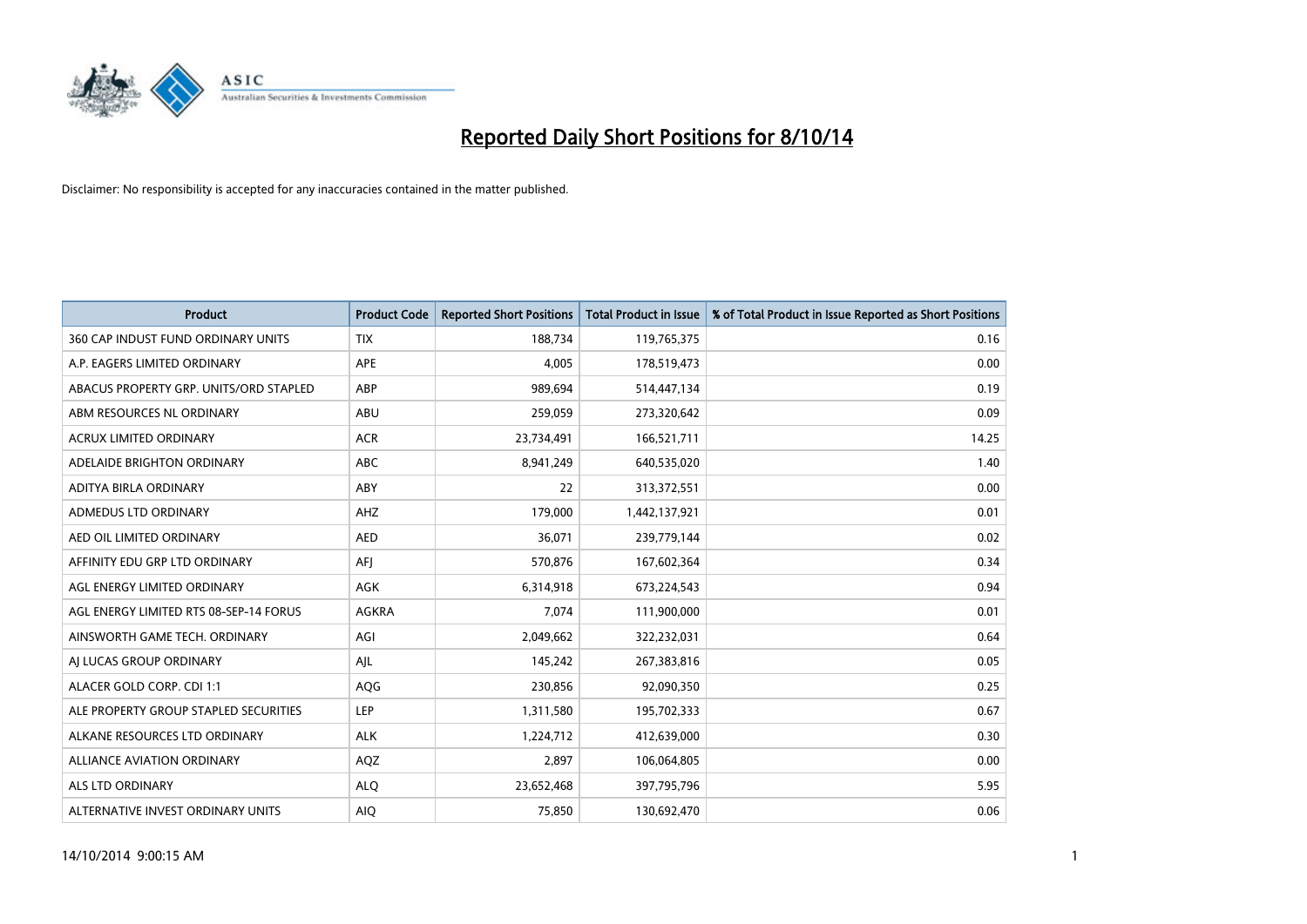

| <b>Product</b>                          | <b>Product Code</b> | <b>Reported Short Positions</b> | <b>Total Product in Issue</b> | % of Total Product in Issue Reported as Short Positions |
|-----------------------------------------|---------------------|---------------------------------|-------------------------------|---------------------------------------------------------|
| ALTIUM LIMITED ORDINARY                 | <b>ALU</b>          | 119,971                         | 129,272,762                   | 0.09                                                    |
| ALUMINA LIMITED ORDINARY                | AWC                 | 54,971,632                      | 2,806,225,615                 | 1.96                                                    |
| AMCOM TELECOMM, ORDINARY                | AMM                 | 5,403,320                       | 264,835,089                   | 2.04                                                    |
| AMCOR LIMITED ORDINARY                  | AMC                 | 6,150,039                       | 1,206,684,923                 | 0.51                                                    |
| AMP LIMITED ORDINARY                    | AMP                 | 15,777,626                      | 2,957,737,964                 | 0.53                                                    |
| ANSELL LIMITED ORDINARY                 | <b>ANN</b>          | 5,321,996                       | 153,105,206                   | 3.48                                                    |
| ANTARES ENERGY LTD ORDINARY             | AZZ                 | 104,867                         | 255,000,000                   | 0.04                                                    |
| ANTISENSE THERAPEUT. ORDINARY           | ANP                 | 63,400                          | 152,009,171                   | 0.04                                                    |
| ANZ BANKING GRP LTD ORDINARY            | ANZ                 | 11,574,051                      | 2,756,627,771                 | 0.42                                                    |
| APA GROUP STAPLED SECURITIES            | <b>APA</b>          | 7,203,958                       | 835,750,807                   | 0.86                                                    |
| APN NEWS & MEDIA ORDINARY               | <b>APN</b>          | 1,278,254                       | 1,029,041,356                 | 0.12                                                    |
| AQUARIUS PLATINUM. ORDINARY             | AQP                 | 2,928,879                       | 1,464,872,899                 | 0.20                                                    |
| AQUILA RESOURCES ORDINARY               | <b>AQA</b>          | 13,583                          | 411,804,442                   | 0.00                                                    |
| ARAFURA RESOURCE LTD ORDINARY           | ARU                 | 2,000                           | 441,270,644                   | 0.00                                                    |
| ARB CORPORATION ORDINARY                | <b>ARP</b>          | 1,236,066                       | 72,493,302                    | 1.71                                                    |
| ARDENT LEISURE GROUP STAPLED SECURITIES | AAD                 | 586,077                         | 438,666,245                   | 0.13                                                    |
| ARENA REIT. ORDINARY UNITS              | <b>ARF</b>          | 215,957                         | 211,495,653                   | 0.10                                                    |
| ARISTOCRAT LEISURE ORDINARY             | <b>ALL</b>          | 2,170,689                       | 630,022,253                   | 0.34                                                    |
| ARRIUM LTD ORDINARY                     | ARI                 | 55,440,243                      | 2,333,653,286                 | 2.38                                                    |
| ARRIUM LTD RIGHTS 30-SEP-14 FOR         | ARIR                | 5,315,205                       | 1,366,183,142                 | 0.39                                                    |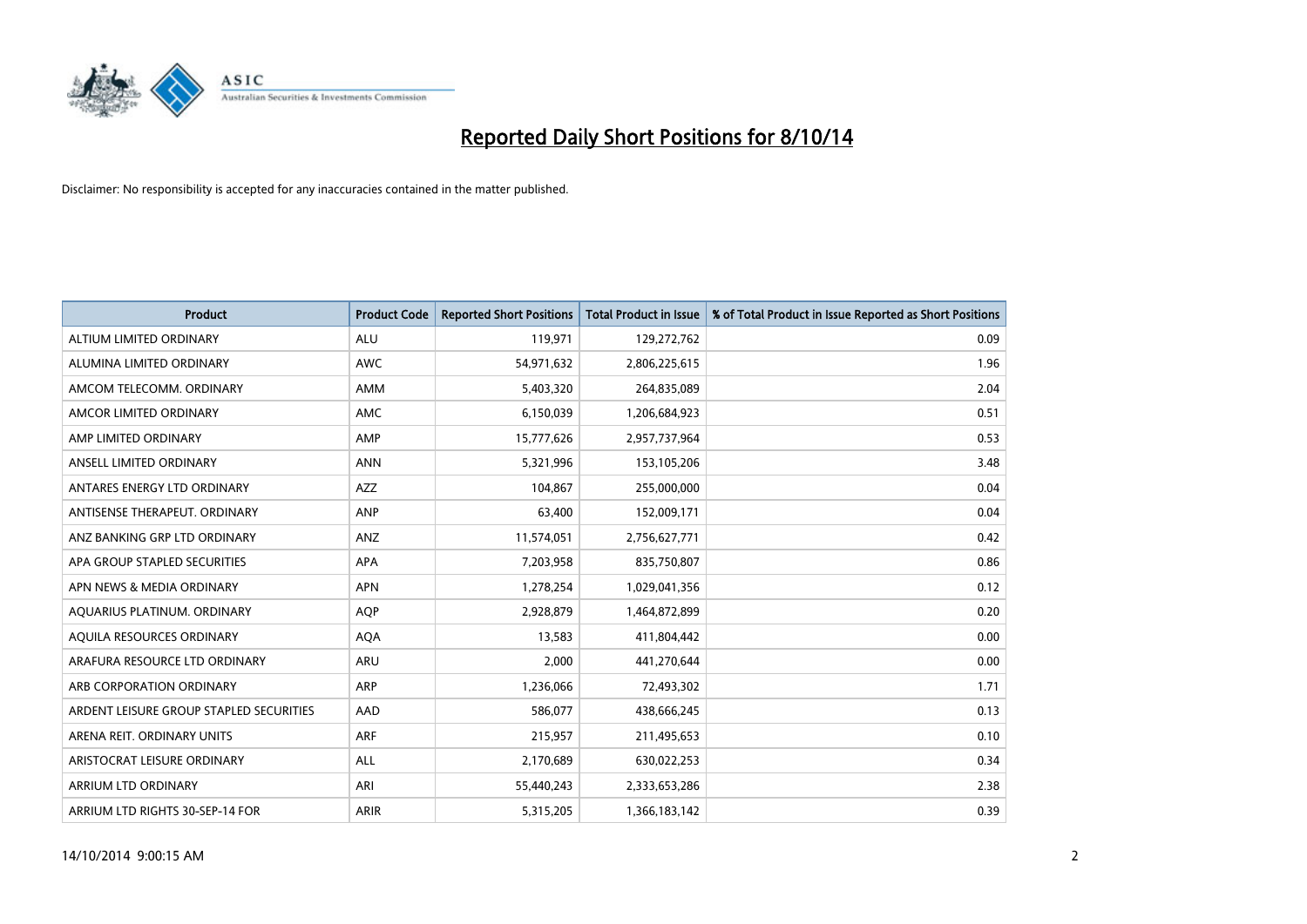

| <b>Product</b>                            | <b>Product Code</b> | <b>Reported Short Positions</b> | <b>Total Product in Issue</b> | % of Total Product in Issue Reported as Short Positions |
|-------------------------------------------|---------------------|---------------------------------|-------------------------------|---------------------------------------------------------|
| ASALEO CARE LIMITED ORDINARY              | AHY                 | 8,023,019                       | 603,469,434                   | 1.33                                                    |
| ASCIANO LIMITED ORDINARY                  | <b>AIO</b>          | 2,687,379                       | 975,385,664                   | 0.28                                                    |
| ASPEN GROUP ORD/UNITS STAPLED             | <b>APZ</b>          | 214,338                         | 114,984,873                   | 0.19                                                    |
| ASTRO JAP PROP GROUP STAPLED US PROHIBIT. | AJA                 | 195,226                         | 67,211,752                    | 0.29                                                    |
| ASX LIMITED ORDINARY                      | ASX                 | 4,962,584                       | 193,595,162                   | 2.56                                                    |
| ATLAS IRON LIMITED ORDINARY               | <b>AGO</b>          | 109,556,922                     | 915,701,543                   | 11.96                                                   |
| ATRUM COAL NL ORDINARY                    | ATU                 | 167,195                         | 162,459,242                   | 0.10                                                    |
| AUCKLAND INTERNATION ORDINARY             | AIA                 | 46,266                          | 1,190,484,097                 | 0.00                                                    |
| AURIZON HOLDINGS LTD ORDINARY             | AZJ                 | 4,443,128                       | 2,137,284,503                 | 0.21                                                    |
| AUSDRILL LIMITED ORDINARY                 | <b>ASL</b>          | 20,351,505                      | 312,277,224                   | 6.52                                                    |
| AUSENCO LIMITED ORDINARY                  | AAX                 | 1,035,233                       | 168,449,799                   | 0.61                                                    |
| AUSNET SERVICES STAPLED SECURITIES        | <b>AST</b>          | 30,585,583                      | 3,425,244,162                 | 0.89                                                    |
| AUST INDUSTRIAL REIT UNIT                 | ANI                 | 213,659                         | 96,288,031                    | 0.22                                                    |
| <b>AUSTAL LIMITED ORDINARY</b>            | ASB                 | 1,073,605                       | 346,379,377                   | 0.31                                                    |
| AUSTBROKERS HOLDINGS ORDINARY             | <b>AUB</b>          | 316,328                         | 60,088,396                    | 0.53                                                    |
| AUSTIN ENGINEERING ORDINARY               | ANG                 | 1,046,662                       | 84,274,004                    | 1.24                                                    |
| AUSTRALAND PROPERTY STAPLED SECURITY      | <b>ALZ</b>          | 4,746                           | 581,797,922                   | 0.00                                                    |
| AUSTRALIAN AGRICULT. ORDINARY             | AAC                 | 2,590,154                       | 532,474,721                   | 0.49                                                    |
| AUSTRALIAN FOUNDAT, ORDINARY              | AFI                 | 100                             | 1,086,070,669                 | 0.00                                                    |
| AUSTRALIAN PHARM. ORDINARY                | API                 | 10,572,349                      | 488,115,883                   | 2.17                                                    |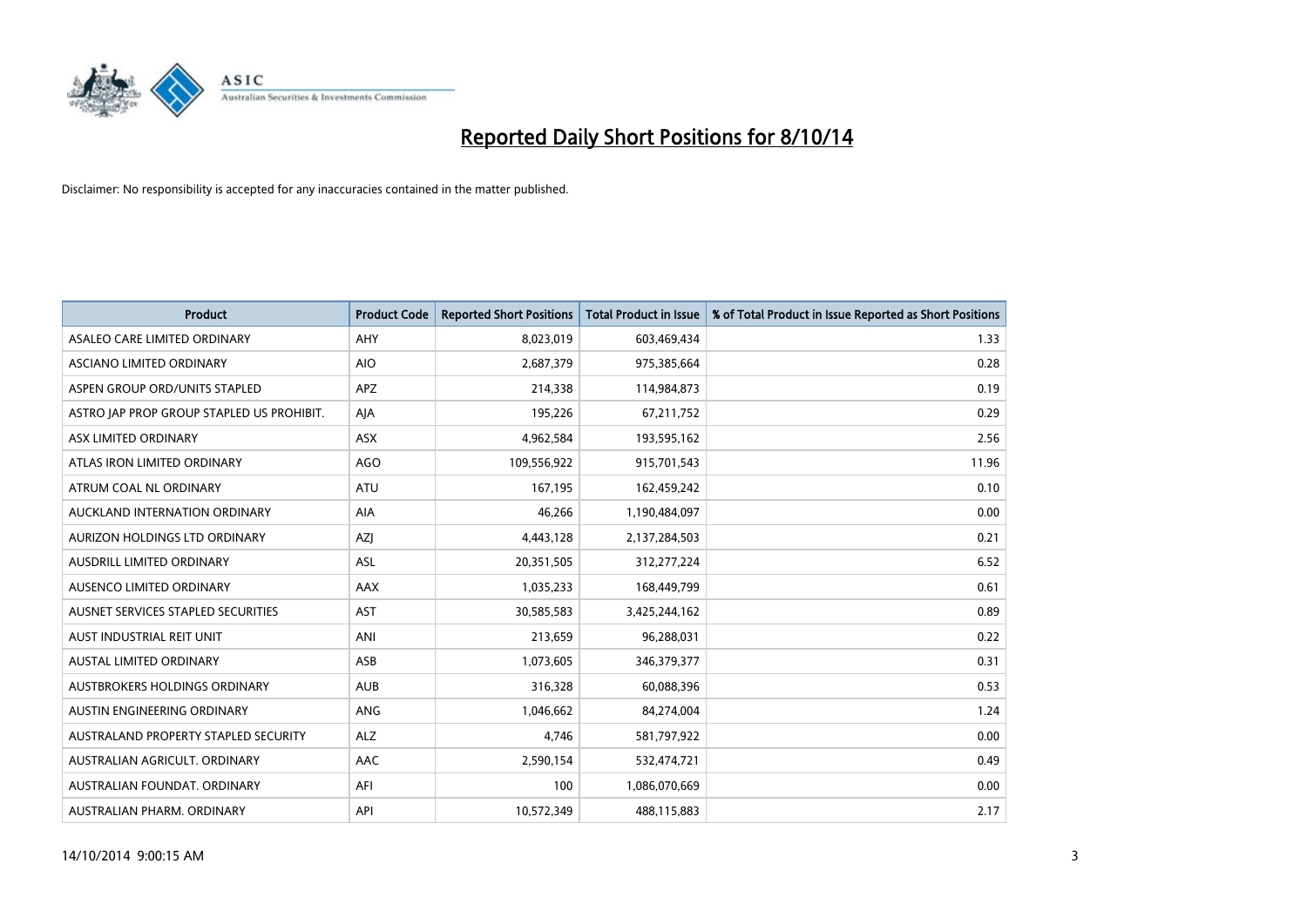

| <b>Product</b>                      | <b>Product Code</b> | <b>Reported Short Positions</b> | <b>Total Product in Issue</b> | % of Total Product in Issue Reported as Short Positions |
|-------------------------------------|---------------------|---------------------------------|-------------------------------|---------------------------------------------------------|
| AUTOMOTIVE HOLDINGS ORDINARY        | AHE                 | 2,650,326                       | 306,437,941                   | 0.86                                                    |
| AVANCO RESOURCES LTD ORDINARY       | AVB                 | 3,267,808                       | 1,661,675,855                 | 0.20                                                    |
| AVEO GROUP STAPLED SECURITIES       | <b>AOG</b>          | 6,757,900                       | 500,111,460                   | 1.35                                                    |
| AWE LIMITED ORDINARY                | <b>AWE</b>          | 238,732                         | 525,861,050                   | 0.05                                                    |
| <b>AZONTO PET LTD ORDINARY</b>      | APY                 | 1                               | 1,159,375,100                 | 0.00                                                    |
| AZUMAH RESOURCES ORDINARY           | <b>AZM</b>          | $\mathbf{1}$                    | 388,316,919                   | 0.00                                                    |
| <b>BANDANNA ENERGY ORDINARY</b>     | <b>BND</b>          | 24,135,792                      | 528,481,199                   | 4.57                                                    |
| BANK OF QUEENSLAND. ORDINARY        | <b>BOO</b>          | 1,976,662                       | 362,516,534                   | 0.55                                                    |
| <b>BANNERMAN RESOURCES ORDINARY</b> | <b>BMN</b>          | 199,998                         | 329,745,150                   | 0.06                                                    |
| <b>BASE RES LIMITED ORDINARY</b>    | <b>BSE</b>          | 5,501,878                       | 561,840,029                   | 0.98                                                    |
| BATHURST RES LTD. ORDINARY          | <b>BRL</b>          | 300,729                         | 947,828,434                   | 0.03                                                    |
| <b>BC IRON LIMITED ORDINARY</b>     | <b>BCI</b>          | 6,765,574                       | 124,345,439                   | 5.44                                                    |
| BEACH ENERGY LIMITED ORDINARY       | <b>BPT</b>          | 17,849,002                      | 1,297,496,886                 | 1.38                                                    |
| BEADELL RESOURCE LTD ORDINARY       | <b>BDR</b>          | 48,082,642                      | 798,657,280                   | 6.02                                                    |
| <b>BEGA CHEESE LTD ORDINARY</b>     | <b>BGA</b>          | 1,864,071                       | 152,602,945                   | 1.22                                                    |
| BENDIGO AND ADELAIDE ORDINARY       | <b>BEN</b>          | 12,798,903                      | 450,887,389                   | 2.84                                                    |
| BENTHAM IMF LTD ORDINARY            | IMF                 | 4,476,629                       | 165,370,269                   | 2.71                                                    |
| BERKELEY RESOURCES ORDINARY         | <b>BKY</b>          | 77,000                          | 180,361,323                   | 0.04                                                    |
| BETASHARESCASHETF ETF UNITS         | AAA                 | 634                             | 12,443,410                    | 0.01                                                    |
| BHP BILLITON LIMITED ORDINARY       | <b>BHP</b>          | 16,720,721                      | 3,211,691,105                 | 0.52                                                    |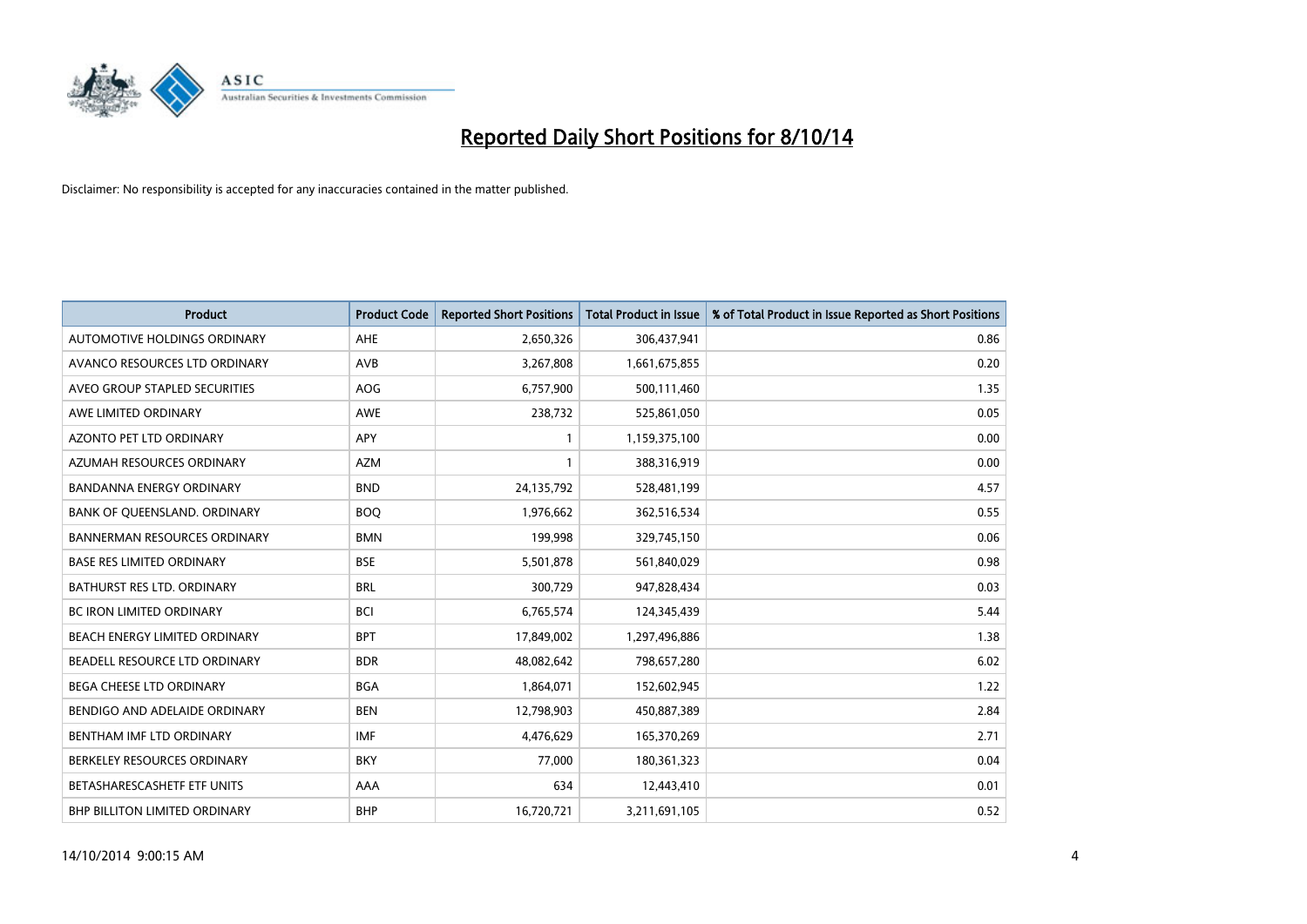

| <b>Product</b>                                | <b>Product Code</b> | <b>Reported Short Positions</b> | <b>Total Product in Issue</b> | % of Total Product in Issue Reported as Short Positions |
|-----------------------------------------------|---------------------|---------------------------------|-------------------------------|---------------------------------------------------------|
| <b>BIGAIR GROUP LIMITED ORDINARY</b>          | <b>BGL</b>          | 49,160                          | 172,872,340                   | 0.03                                                    |
| <b>BILLABONG ORDINARY</b>                     | <b>BBG</b>          | 10,904,339                      | 990,370,034                   | 1.10                                                    |
| <b>BIONOMICS LIMITED ORDINARY</b>             | <b>BNO</b>          | 50,000                          | 417,356,567                   | 0.01                                                    |
| <b>BLACKHAM RESOURCES ORDINARY</b>            | <b>BLK</b>          | 598,899                         | 118,939,533                   | 0.50                                                    |
| <b>BLACKMORES LIMITED ORDINARY</b>            | <b>BKL</b>          | 12,016                          | 17,224,199                    | 0.07                                                    |
| <b>BLACKTHORN RESOURCES ORD US PROHIBITED</b> | <b>BTR</b>          | 4,369                           | 164,285,950                   | 0.00                                                    |
| <b>BLUESCOPE STEEL LTD ORDINARY</b>           | <b>BSL</b>          | 5,248,391                       | 559,227,871                   | 0.94                                                    |
| <b>BOART LONGYEAR ORDINARY</b>                | <b>BLY</b>          | 25,286,755                      | 461,163,412                   | 5.48                                                    |
| <b>BORAL LIMITED, ORDINARY</b>                | <b>BLD</b>          | 20,266,382                      | 782,736,249                   | 2.59                                                    |
| <b>BRADKEN LIMITED ORDINARY</b>               | <b>BKN</b>          | 10,770,974                      | 171,027,249                   | 6.30                                                    |
| <b>BRAMBLES LIMITED ORDINARY</b>              | <b>BXB</b>          | 3,946,175                       | 1,566,022,426                 | 0.25                                                    |
| BREVILLE GROUP LTD ORDINARY                   | <b>BRG</b>          | 4,661,449                       | 130,095,322                   | 3.58                                                    |
| <b>BRICKWORKS LIMITED ORDINARY</b>            | <b>BKW</b>          | 211,616                         | 148,038,996                   | 0.14                                                    |
| BT INVESTMENT MNGMNT ORDINARY                 | <b>BTT</b>          | 26,638                          | 284,384,906                   | 0.01                                                    |
| <b>BURSON GROUP LTD ORDINARY</b>              | <b>BAP</b>          | 1,640,588                       | 163,585,666                   | 1.00                                                    |
| <b>BURU ENERGY ORDINARY</b>                   | <b>BRU</b>          | 18,533,805                      | 336,010,528                   | 5.52                                                    |
| <b>BWP TRUST ORDINARY UNITS</b>               | <b>BWP</b>          | 6,726,885                       | 639,724,826                   | 1.05                                                    |
| <b>CABCHARGE AUSTRALIA ORDINARY</b>           | CAB                 | 8,639,767                       | 120,430,683                   | 7.17                                                    |
| CALTEX AUSTRALIA ORDINARY                     | <b>CTX</b>          | 1,457,587                       | 270,000,000                   | 0.54                                                    |
| CAPE LAMBERT RES LTD ORDINARY                 | <b>CFE</b>          | 280,137                         | 626,686,586                   | 0.04                                                    |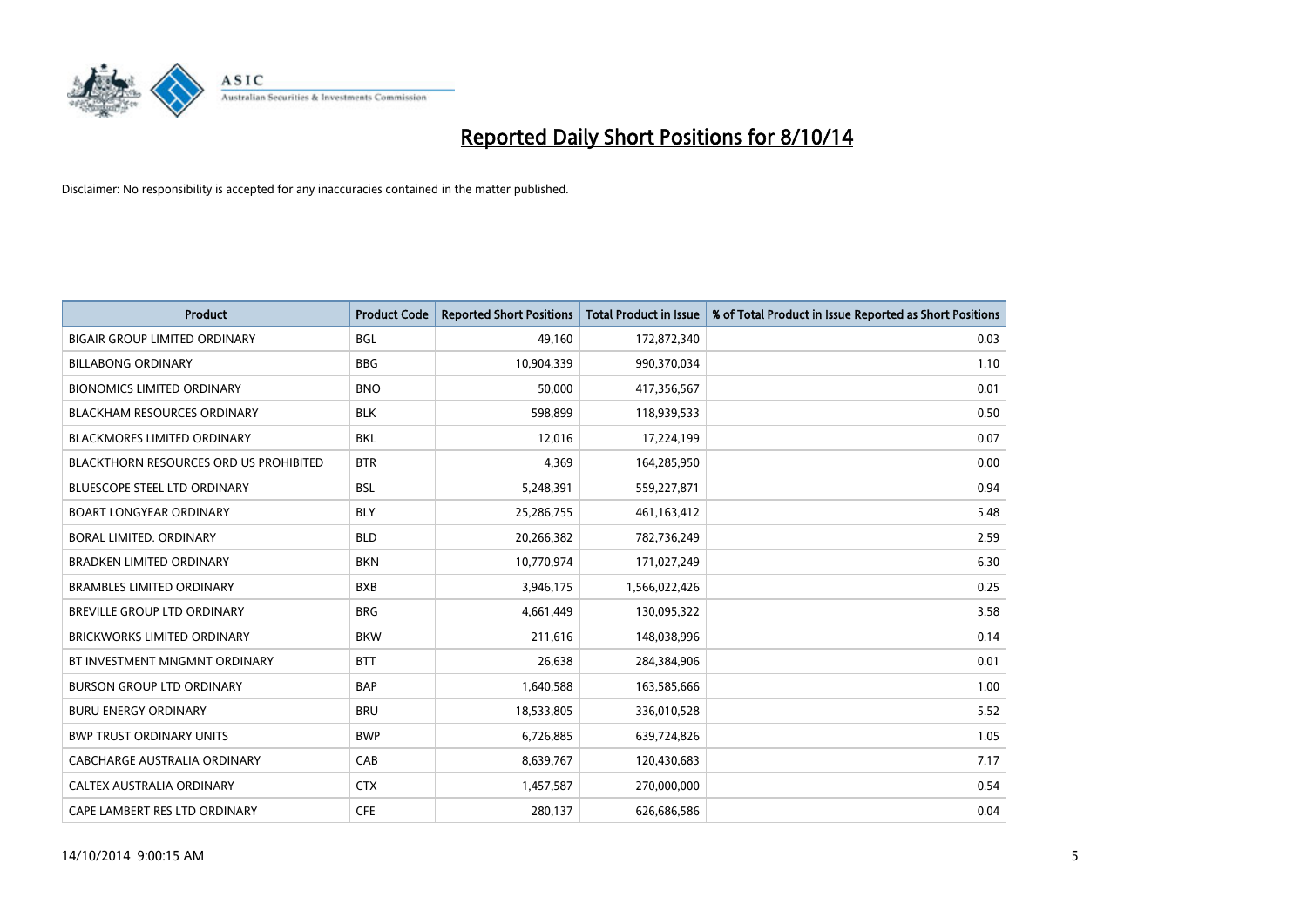

| <b>Product</b>                          | <b>Product Code</b> | <b>Reported Short Positions</b> | <b>Total Product in Issue</b> | % of Total Product in Issue Reported as Short Positions |
|-----------------------------------------|---------------------|---------------------------------|-------------------------------|---------------------------------------------------------|
| <b>CAPITOL HEALTH ORDINARY</b>          | CAJ                 | 1,228,044                       | 431,180,115                   | 0.28                                                    |
| CARDNO LIMITED ORDINARY                 | <b>CDD</b>          | 7,551,284                       | 163,446,174                   | 4.62                                                    |
| <b>CARINDALE PROPERTY UNIT</b>          | <b>CDP</b>          | 14,136                          | 70,000,000                    | 0.02                                                    |
| CARNARVON PETROLEUM ORDINARY            | <b>CVN</b>          | 240,126                         | 987,252,253                   | 0.02                                                    |
| CARSALES.COM LTD ORDINARY               | <b>CRZ</b>          | 14,800,223                      | 238,389,986                   | 6.21                                                    |
| <b>CASH CONVERTERS ORDINARY</b>         | CCV                 | 7,806,691                       | 429,262,126                   | 1.82                                                    |
| CEDAR WOODS PROP. ORDINARY              | <b>CWP</b>          | 156,008                         | 78,336,371                    | 0.20                                                    |
| CENTRAL PETROLEUM ORDINARY              | <b>CTP</b>          | 376,858                         | 368,718,957                   | 0.10                                                    |
| CFS RETAIL TRUST GRP STAPLED SECURITIES | <b>CFX</b>          | 29,520,062                      | 3,050,355,727                 | 0.97                                                    |
| <b>CHALLENGER LIMITED ORDINARY</b>      | <b>CGF</b>          | 1,611,017                       | 564,063,117                   | 0.29                                                    |
| CHANDLER MACLEOD LTD ORDINARY           | <b>CMG</b>          | 12,927                          | 547,985,086                   | 0.00                                                    |
| CHARTER HALL GROUP STAPLED US PROHIBIT. | <b>CHC</b>          | 357,299                         | 355,015,480                   | 0.10                                                    |
| <b>CHARTER HALL RETAIL UNITS</b>        | <b>COR</b>          | 11,598,907                      | 372,893,153                   | 3.11                                                    |
| <b>CHORUS LIMITED ORDINARY</b>          | <b>CNU</b>          | 38,342                          | 396,369,767                   | 0.01                                                    |
| CLEARVIEW WEALTH LTD ORDINARY           | <b>CVW</b>          | 7,980                           | 562,711,976                   | 0.00                                                    |
| CLINUVEL PHARMACEUT. ORDINARY           | <b>CUV</b>          | 11,756                          | 42,466,435                    | 0.03                                                    |
| COAL OF AFRICA LTD ORDINARY             | <b>CZA</b>          | 426                             | 1,048,368,613                 | 0.00                                                    |
| COALSPUR MINES LTD ORDINARY             | <b>CPL</b>          | 1,614,888                       | 641,544,455                   | 0.25                                                    |
| COCA-COLA AMATIL ORDINARY               | <b>CCL</b>          | 24,658,596                      | 763,590,249                   | 3.23                                                    |
| COCHLEAR LIMITED ORDINARY               | <b>COH</b>          | 6,273,568                       | 57,062,020                    | 10.99                                                   |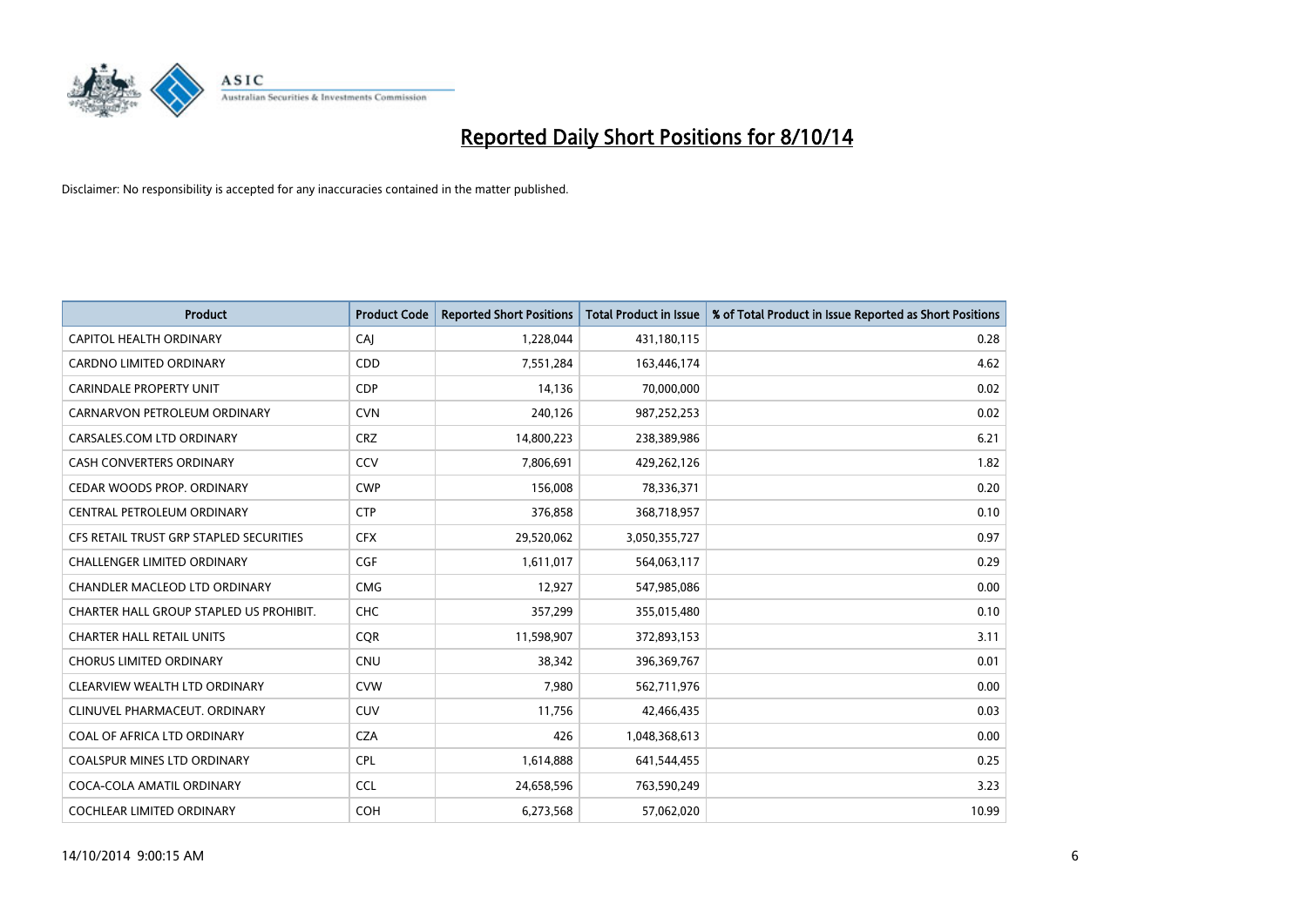

| <b>Product</b>                          | <b>Product Code</b> | <b>Reported Short Positions</b> | <b>Total Product in Issue</b> | % of Total Product in Issue Reported as Short Positions |
|-----------------------------------------|---------------------|---------------------------------|-------------------------------|---------------------------------------------------------|
| <b>COCKATOO COAL ORDINARY</b>           | <b>COK</b>          | 167,987                         | 4,560,196,928                 | 0.00                                                    |
| <b>CODAN LIMITED ORDINARY</b>           | <b>CDA</b>          | 305,411                         | 176,969,924                   | 0.17                                                    |
| <b>COFFEY INTERNATIONAL ORDINARY</b>    | <b>COF</b>          | 6,077                           | 255,833,165                   | 0.00                                                    |
| <b>COKAL LTD ORDINARY</b>               | <b>CKA</b>          | 6,820                           | 471,103,926                   | 0.00                                                    |
| <b>COLLECTION HOUSE ORDINARY</b>        | <b>CLH</b>          | 3,372,136                       | 129,717,785                   | 2.60                                                    |
| <b>COLLINS FOODS LTD ORDINARY</b>       | <b>CKF</b>          | 100,000                         | 93,000,003                    | 0.11                                                    |
| COMMONWEALTH BANK, ORDINARY             | <b>CBA</b>          | 17,575,235                      | 1,621,319,194                 | 1.08                                                    |
| COMMONWEALTH BANK, PERP.EXC.PERLS VII   | <b>CBAPD</b>        | 3,492                           | 30,000,000                    | 0.01                                                    |
| <b>COMPASS RESOURCES ORDINARY</b>       | <b>CMR</b>          | 7,472                           | 1,403,744,100                 | 0.00                                                    |
| <b>COMPUTERSHARE LTD ORDINARY</b>       | <b>CPU</b>          | 6,651,569                       | 556,203,079                   | 1.20                                                    |
| COOPER ENERGY LTD ORDINARY              | <b>COE</b>          | 355,706                         | 329,235,509                   | 0.11                                                    |
| <b>CORP TRAVEL LIMITED ORDINARY</b>     | <b>CTD</b>          | 257,172                         | 90,517,621                    | 0.28                                                    |
| <b>COVER-MORE GRP LTD ORDINARY</b>      | <b>CVO</b>          | 10,583,245                      | 317,750,000                   | 3.33                                                    |
| <b>CREDIT CORP GROUP ORDINARY</b>       | CCP                 | 515,164                         | 46,296,407                    | 1.11                                                    |
| <b>CROMWELL PROP STAPLED SECURITIES</b> | <b>CMW</b>          | 11,377,218                      | 1,733,132,163                 | 0.66                                                    |
| <b>CROWE HORWATH AUS ORDINARY</b>       | <b>CRH</b>          | 227,437                         | 273,005,429                   | 0.08                                                    |
| <b>CROWN RESORTS LTD ORDINARY</b>       | <b>CWN</b>          | 9,358,592                       | 728,394,185                   | 1.28                                                    |
| <b>CSG LIMITED ORDINARY</b>             | CSV                 | 214,484                         | 279,648,511                   | 0.08                                                    |
| <b>CSL LIMITED ORDINARY</b>             | <b>CSL</b>          | 1,047,634                       | 474,543,947                   | 0.22                                                    |
| <b>CSR LIMITED ORDINARY</b>             | <b>CSR</b>          | 19,503,780                      | 506,000,315                   | 3.85                                                    |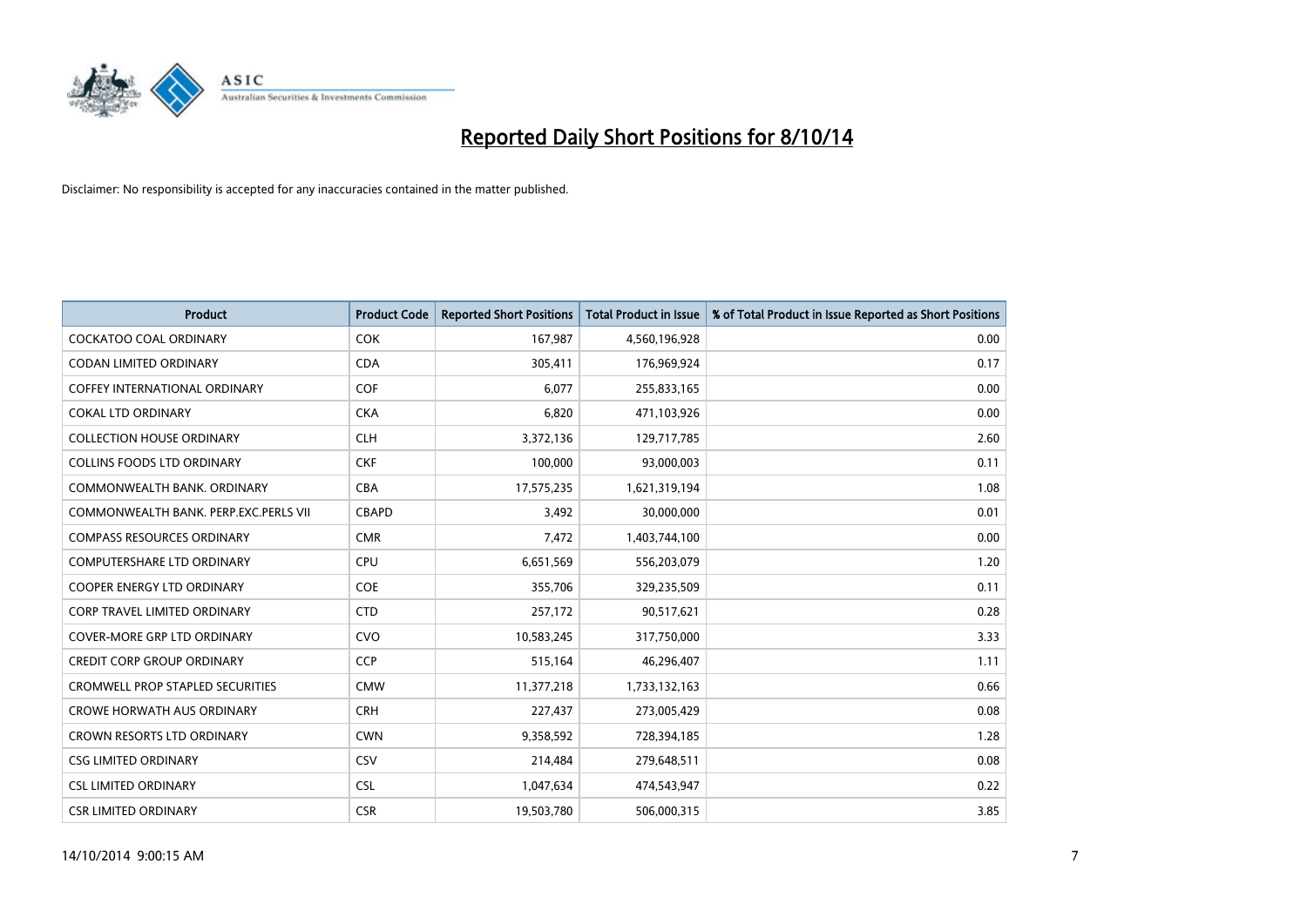

| <b>Product</b>                     | <b>Product Code</b> | <b>Reported Short Positions</b> | <b>Total Product in Issue</b> | % of Total Product in Issue Reported as Short Positions |
|------------------------------------|---------------------|---------------------------------|-------------------------------|---------------------------------------------------------|
| <b>CUDECO LIMITED ORDINARY</b>     | CDU                 | 8,464,719                       | 235,425,143                   | 3.60                                                    |
| DART ENERGY LTD ORDINARY           | <b>DTE</b>          | 273,896                         | 1,108,752,733                 | 0.02                                                    |
| DATA#3 LIMITED ORDINARY            | <b>DTL</b>          | 103,203                         | 153,974,950                   | 0.07                                                    |
| DECMIL GROUP LIMITED ORDINARY      | <b>DCG</b>          | 1,583,836                       | 168,657,794                   | 0.94                                                    |
| DEEP YELLOW LIMITED ORDINARY       | <b>DYL</b>          | 1,002                           | 1,891,196,227                 | 0.00                                                    |
| DEVINE LIMITED ORDINARY            | <b>DVN</b>          | 21,893                          | 158,730,556                   | 0.01                                                    |
| DEXUS PROPERTY GROUP STAPLED UNITS | <b>DXS</b>          | 22,571,823                      | 5,433,110,810                 | 0.42                                                    |
| DICK SMITH HLDGS ORDINARY          | <b>DSH</b>          | 17,680,152                      | 236,511,364                   | 7.48                                                    |
| DISCOVERY METALS LTD ORDINARY      | <b>DML</b>          | 1,277,631                       | 644,039,581                   | 0.20                                                    |
| DOMINO PIZZA ENTERPR ORDINARY      | <b>DMP</b>          | 1,170,387                       | 86,160,773                    | 1.36                                                    |
| DONACO INTERNATIONAL ORDINARY      | <b>DNA</b>          | 6,415,364                       | 461,278,352                   | 1.39                                                    |
| DORAY MINERALS LTD ORDINARY        | <b>DRM</b>          | 176,331                         | 165,834,256                   | 0.11                                                    |
| DOWNER EDI LIMITED ORDINARY        | <b>DOW</b>          | 24,139,055                      | 435,399,975                   | 5.54                                                    |
| DRILLSEARCH ENERGY ORDINARY        | <b>DLS</b>          | 13,542,126                      | 460,796,194                   | 2.94                                                    |
| DUET GROUP STAPLED US PROHIBIT.    | <b>DUE</b>          | 12,789,286                      | 1,327,719,444                 | 0.96                                                    |
| DULUXGROUP LIMITED ORDINARY        | <b>DLX</b>          | 1,281,368                       | 383,503,942                   | 0.33                                                    |
| ECHO ENTERTAINMENT ORDINARY        | EGP                 | 11,473,932                      | 825,672,730                   | 1.39                                                    |
| ELDERS LIMITED ORDINARY            | <b>ELD</b>          | 30, 361, 705                    | 523,265,328                   | 5.80                                                    |
| ELEMENTAL MINERALS ORDINARY        | <b>ELM</b>          | 94,536                          | 315,663,391                   | 0.03                                                    |
| <b>EMECO HOLDINGS ORDINARY</b>     | EHL                 | 9,291,317                       | 599,675,707                   | 1.55                                                    |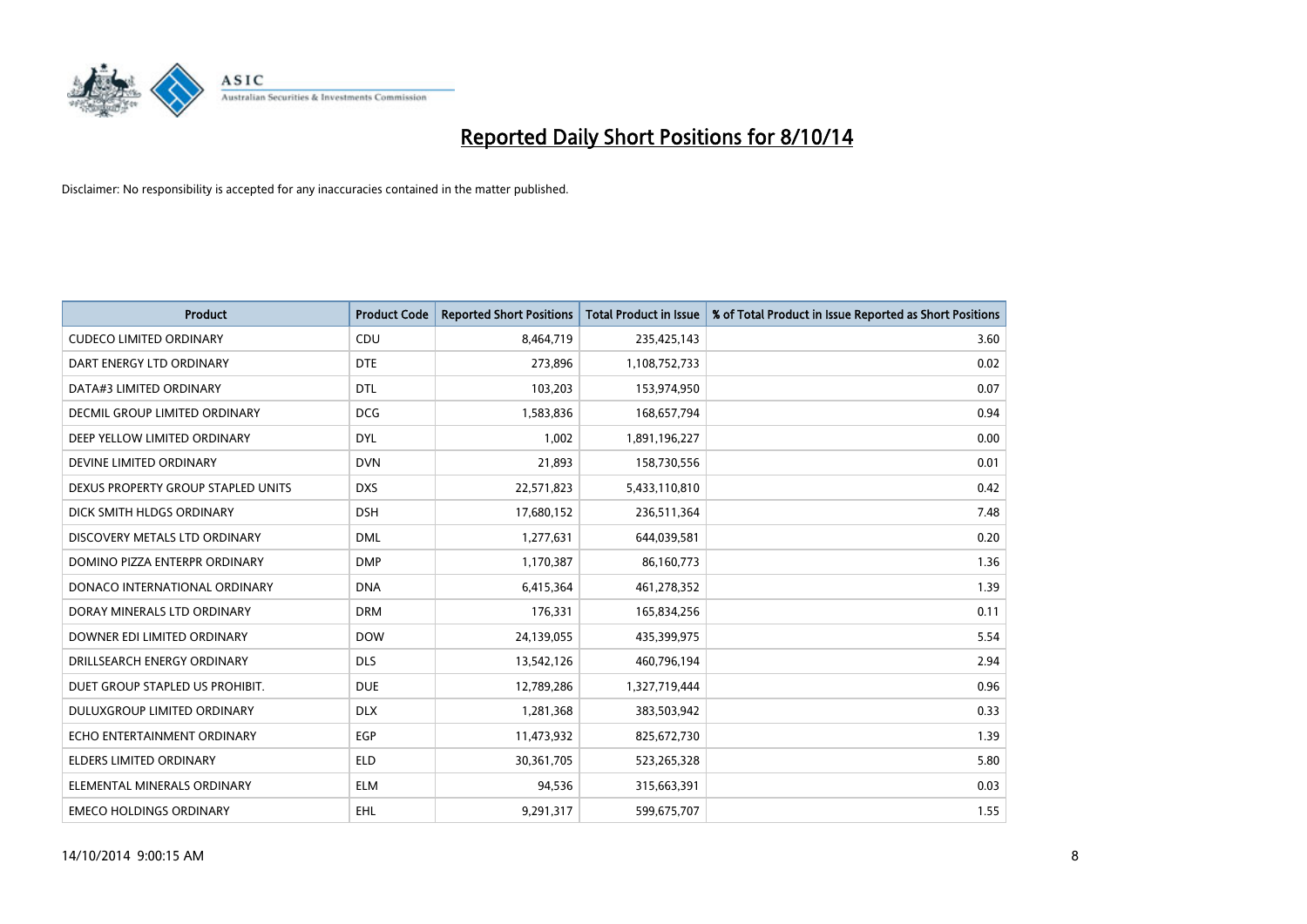

| <b>Product</b>                         | <b>Product Code</b> | <b>Reported Short Positions</b> | <b>Total Product in Issue</b> | % of Total Product in Issue Reported as Short Positions |
|----------------------------------------|---------------------|---------------------------------|-------------------------------|---------------------------------------------------------|
| <b>ENERGY DEVELOPMENTS ORDINARY</b>    | <b>ENE</b>          | 776                             | 169,664,295                   | 0.00                                                    |
| <b>ENERGY RESOURCES ORDINARY 'A'</b>   | <b>ERA</b>          | 11,908,925                      | 517,725,062                   | 2.30                                                    |
| <b>ENERGY WORLD CORPOR. ORDINARY</b>   | <b>EWC</b>          | 45,593,935                      | 1,734,166,672                 | 2.63                                                    |
| <b>ENVESTRA LIMITED ORDINARY</b>       | <b>ENV</b>          | 81,516                          | 1,796,808,474                 | 0.00                                                    |
| EQUATORIAL RES LTD ORDINARY            | EQX                 | 33                              | 122,185,353                   | 0.00                                                    |
| EQUITY TRUSTEES ORDINARY               | EQT                 | 21,639                          | 19,152,092                    | 0.11                                                    |
| ERM POWER LIMITED ORDINARY             | EPW                 | 554,406                         | 240,530,856                   | 0.23                                                    |
| EVOLUTION MINING LTD ORDINARY          | <b>EVN</b>          | 41,992,156                      | 713,218,647                   | 5.89                                                    |
| FAIRFAX MEDIA LTD ORDINARY             | <b>FXI</b>          | 55,983,124                      | 2,351,955,725                 | 2.38                                                    |
| <b>FANTASTIC HOLDINGS ORDINARY</b>     | <b>FAN</b>          | 14,643                          | 103,068,398                   | 0.01                                                    |
| FAR LTD ORDINARY                       | FAR                 | 6,599,424                       | 2,699,846,742                 | 0.24                                                    |
| FEDERATION CNTRES ORD/UNIT STAPLED SEC | <b>FDC</b>          | 1,450,568                       | 1,427,641,565                 | 0.10                                                    |
| FISHER & PAYKEL H. ORDINARY            | <b>FPH</b>          | 5,726                           | 556,284,643                   | 0.00                                                    |
| FLEETWOOD CORP ORDINARY                | <b>FWD</b>          | 1,824,684                       | 60,581,211                    | 3.01                                                    |
| FLETCHER BUILDING ORDINARY             | <b>FBU</b>          | 1,212,003                       | 687,854,788                   | 0.18                                                    |
| FLEXIGROUP LIMITED ORDINARY            | <b>FXL</b>          | 3,671,697                       | 304,096,060                   | 1.21                                                    |
| <b>FLIGHT CENTRE TRAVEL ORDINARY</b>   | <b>FLT</b>          | 5,955,406                       | 100,706,641                   | 5.91                                                    |
| FLINDERS MINES LTD ORDINARY            | <b>FMS</b>          | 420,990                         | 2,400,995,602                 | 0.02                                                    |
| <b>FOCUS MINERALS LTD ORDINARY</b>     | <b>FML</b>          | 11,623,883                      | 9,137,375,877                 | 0.13                                                    |
| FOLKESTONE EDU TRUST UNITS             | FET.                | 668,458                         | 205,069,661                   | 0.33                                                    |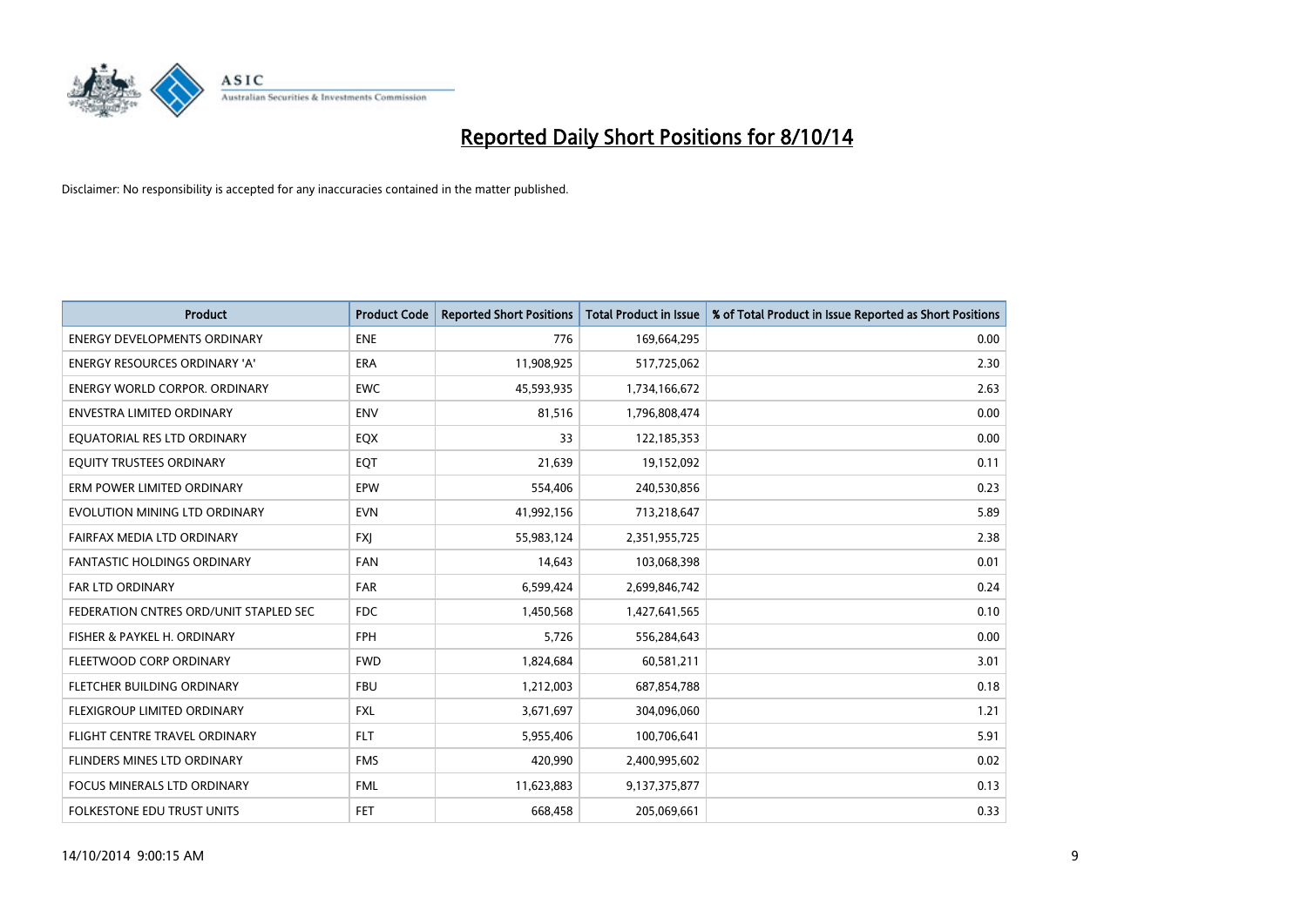

| <b>Product</b>                             | <b>Product Code</b> | <b>Reported Short Positions</b> | <b>Total Product in Issue</b> | % of Total Product in Issue Reported as Short Positions |
|--------------------------------------------|---------------------|---------------------------------|-------------------------------|---------------------------------------------------------|
| FONTERRA SHARE FUND ORDINARY UNITS         | <b>FSF</b>          | 83                              | 119,965,742                   | 0.00                                                    |
| FORTESCUE METALS GRP ORDINARY              | <b>FMG</b>          | 289,406,932                     | 3,113,798,151                 | 9.29                                                    |
| FREEDOM FOOD LTD ORDINARY                  | <b>FNP</b>          | 51,339                          | 151,570,371                   | 0.03                                                    |
| <b>G.U.D. HOLDINGS ORDINARY</b>            | GUD                 | 2,328,665                       | 70,939,492                    | 3.28                                                    |
| <b>G8 EDUCATION LIMITED ORDINARY</b>       | <b>GEM</b>          | 10,212,135                      | 332,073,918                   | 3.08                                                    |
| <b>GALAXY RESOURCES ORDINARY</b>           | <b>GXY</b>          | 655,959                         | 1,064,496,654                 | 0.06                                                    |
| <b>GBST HOLDINGS ORDINARY</b>              | GBT                 | 12,327                          | 66,561,725                    | 0.02                                                    |
| <b>GDI PROPERTY GRP STAPLED SECURITIES</b> | GDI                 | 340,544                         | 567,575,025                   | 0.06                                                    |
| <b>GENETIC TECHNOLOGIES ORDINARY</b>       | <b>GTG</b>          | 63.000                          | 699,744,082                   | 0.01                                                    |
| <b>GENTRACK GROUP LTD ORDINARY</b>         | <b>GTK</b>          | 2,644                           | 72,699,510                    | 0.00                                                    |
| <b>GENWORTH MORTGAGE ORDINARY</b>          | <b>GMA</b>          | 1,639,834                       | 650,000,000                   | 0.25                                                    |
| <b>GEODYNAMICS LIMITED ORDINARY</b>        | GDY                 | 819                             | 435,880,130                   | 0.00                                                    |
| <b>GINDALBIE METALS LTD ORDINARY</b>       | <b>GBG</b>          | 34,281,672                      | 1,495,306,811                 | 2.29                                                    |
| <b>GOLD ROAD RES LTD ORDINARY</b>          | GOR                 | 577,668                         | 592,811,895                   | 0.10                                                    |
| <b>GOODMAN FIELDER, ORDINARY</b>           | <b>GFF</b>          | 7,856,054                       | 1,955,559,207                 | 0.40                                                    |
| <b>GOODMAN GROUP STAPLED</b>               | <b>GMG</b>          | 5,897,275                       | 1,745,417,725                 | 0.34                                                    |
| <b>GPT GROUP STAPLED SEC.</b>              | <b>GPT</b>          | 2,954,394                       | 1,685,460,955                 | 0.18                                                    |
| <b>GRAINCORP LIMITED A CLASS ORDINARY</b>  | <b>GNC</b>          | 8,366,552                       | 228,855,628                   | 3.66                                                    |
| <b>GRANGE RESOURCES, ORDINARY</b>          | <b>GRR</b>          | 8,157,811                       | 1,157,097,869                 | 0.71                                                    |
| <b>GREENCROSS LIMITED ORDINARY</b>         | GXL                 | 1,848,463                       | 111,447,503                   | 1.66                                                    |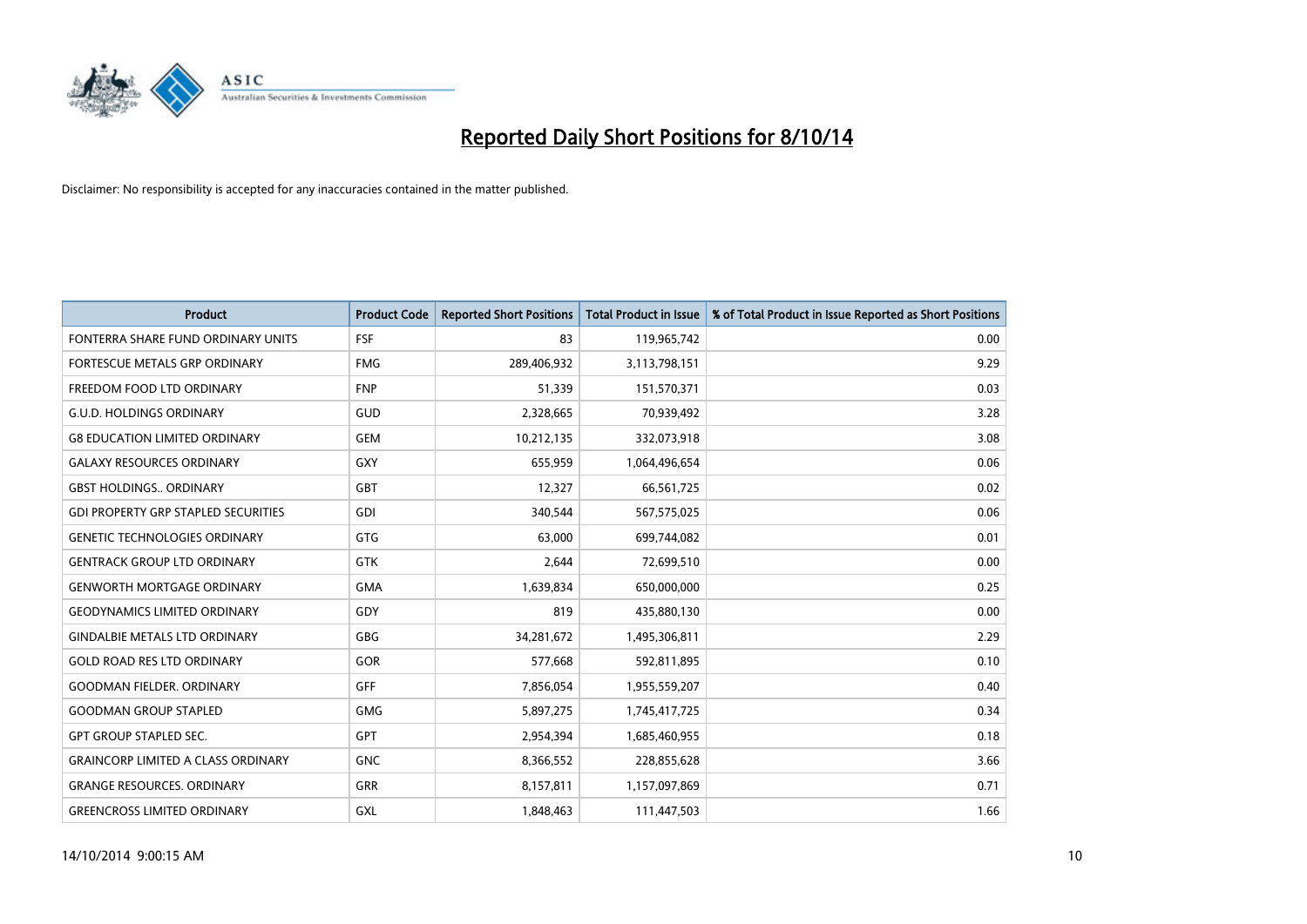

| <b>Product</b>                                   | <b>Product Code</b> | <b>Reported Short Positions</b> | <b>Total Product in Issue</b> | % of Total Product in Issue Reported as Short Positions |
|--------------------------------------------------|---------------------|---------------------------------|-------------------------------|---------------------------------------------------------|
| <b>GREENLAND MIN EN LTD ORDINARY</b>             | GGG                 | 845,087                         | 668,464,377                   | 0.13                                                    |
| <b>GREENLAND MIN EN LTD RIGHTS 26-JUN-14</b>     | GGGR                | 3,842                           | 88,685,050                    | 0.00                                                    |
| <b>GROWTHPOINT PROPERTY ORD/UNIT STAPLED SEC</b> | GOZ                 | 2,776,256                       | 554,315,998                   | 0.50                                                    |
| <b>GRYPHON MINERALS LTD ORDINARY</b>             | GRY                 | 4,351,909                       | 401,115,935                   | 1.08                                                    |
| <b>GUILDFORD COAL LTD ORDINARY</b>               | <b>GUF</b>          | 77,890                          | 845,190,354                   | 0.01                                                    |
| <b>GWA GROUP LTD ORDINARY</b>                    | <b>GWA</b>          | 11,276,077                      | 306,533,770                   | 3.68                                                    |
| <b>HARVEY NORMAN ORDINARY</b>                    | <b>HVN</b>          | 29,057,609                      | 1,062,316,784                 | 2.74                                                    |
| HEALTHSCOPE LIMITED. ORDINARY                    | <b>HSO</b>          | 329,270                         | 1,732,094,838                 | 0.02                                                    |
| HENDERSON GROUP CDI 1:1                          | <b>HGG</b>          | 4,248,360                       | 743,750,462                   | 0.57                                                    |
| HFA HOLDINGS LIMITED ORDINARY                    | <b>HFA</b>          | 3,303                           | 162,147,897                   | 0.00                                                    |
| <b>HIGHLANDS PACIFIC ORDINARY</b>                | <b>HIG</b>          | 3,153                           | 918,694,336                   | 0.00                                                    |
| HILLGROVE RES LTD ORDINARY                       | <b>HGO</b>          | 56,479                          | 147,711,123                   | 0.04                                                    |
| <b>HILLS LTD ORDINARY</b>                        | <b>HIL</b>          | 863,647                         | 232,828,103                   | 0.37                                                    |
| HORIZON OIL LIMITED ORDINARY                     | <b>HZN</b>          | 31,682,621                      | 1,301,981,265                 | 2.43                                                    |
| HOTEL PROPERTY STAPLED                           | <b>HPI</b>          | 2,857                           | 132,870,000                   | 0.00                                                    |
| <b>ICAR ASIA LTD ORDINARY</b>                    | ICQ                 | 198,833                         | 193,188,846                   | 0.10                                                    |
| <b>ICON ENERGY LIMITED ORDINARY</b>              | <b>ICN</b>          | 3                               | 615,774,351                   | 0.00                                                    |
| <b>IINET LIMITED ORDINARY</b>                    | <b>IIN</b>          | 7,808,962                       | 161,238,847                   | 4.84                                                    |
| <b>ILUKA RESOURCES ORDINARY</b>                  | ILU                 | 37,349,620                      | 418,700,517                   | 8.92                                                    |
| <b>IMDEX LIMITED ORDINARY</b>                    | <b>IMD</b>          | 2,777,870                       | 216,203,136                   | 1.28                                                    |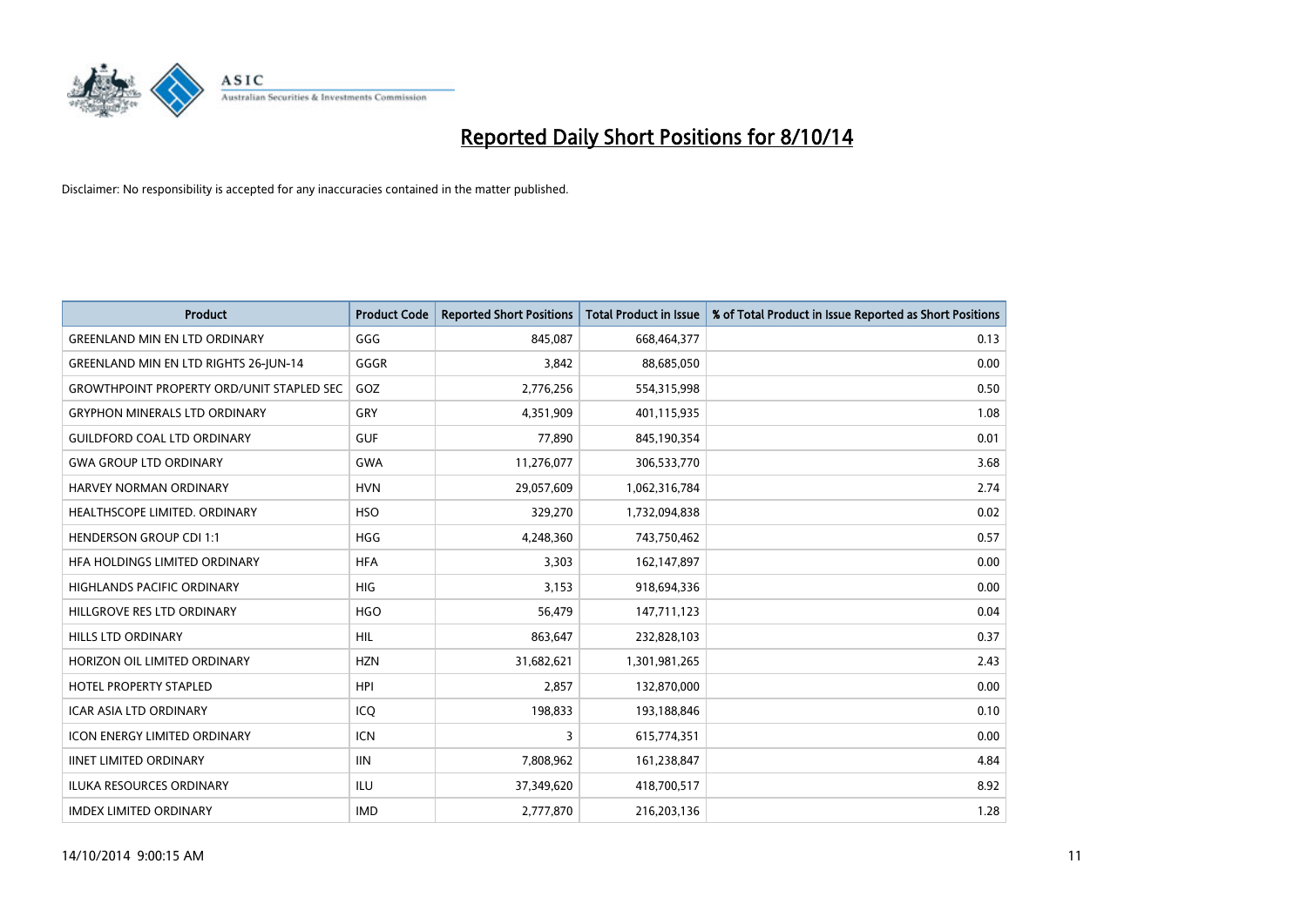

| <b>Product</b>                                | <b>Product Code</b> | <b>Reported Short Positions</b> | <b>Total Product in Issue</b> | % of Total Product in Issue Reported as Short Positions |
|-----------------------------------------------|---------------------|---------------------------------|-------------------------------|---------------------------------------------------------|
| <b>INCITEC PIVOT ORDINARY</b>                 | IPL                 | 31,229,230                      | 1,654,998,197                 | 1.89                                                    |
| <b>INDEPENDENCE GROUP ORDINARY</b>            | IGO                 | 263,463                         | 234,256,573                   | 0.11                                                    |
| <b>INDOPHIL RESOURCES ORDINARY</b>            | <b>IRN</b>          | 2,722,706                       | 1,203,146,194                 | 0.23                                                    |
| INFIGEN ENERGY STAPLED SECURITIES             | <b>IFN</b>          | 3,048,408                       | 767,887,581                   | 0.40                                                    |
| <b>INFOMEDIA LTD ORDINARY</b>                 | <b>IFM</b>          | 1,091,854                       | 306,954,355                   | 0.36                                                    |
| INGENIA GROUP STAPLED SECURITIES              | <b>INA</b>          | 13,035,671                      | 680,883,840                   | 1.91                                                    |
| <b>INSURANCE AUSTRALIA ORDINARY</b>           | IAG                 | 14,599,416                      | 2,341,618,048                 | 0.62                                                    |
| <b>INTREPID MINES ORDINARY</b>                | <b>IAU</b>          | 4,226,663                       | 557, 577, 524                 | 0.76                                                    |
| <b>INVESTA OFFICE FUND STAPLED SECURITIES</b> | <b>IOF</b>          | 779,399                         | 614,047,458                   | 0.13                                                    |
| <b>INVOCARE LIMITED ORDINARY</b>              | <b>IVC</b>          | 4,631,882                       | 110,030,298                   | 4.21                                                    |
| <b>IOOF HOLDINGS LTD ORDINARY</b>             | IFL                 | 9,216,402                       | 300,133,752                   | 3.07                                                    |
| <b>IPROPERTY GROUP LTD ORDINARY</b>           | <b>IPP</b>          | 2,500,603                       | 181,703,204                   | 1.38                                                    |
| <b>IRESS LIMITED ORDINARY</b>                 | <b>IRE</b>          | 5,405,525                       | 159,097,319                   | 3.40                                                    |
| <b>IRON ORE HOLDINGS ORDINARY</b>             | <b>IOH</b>          | 446.000                         | 161,174,005                   | 0.28                                                    |
| <b>ISELECT LTD ORDINARY</b>                   | <b>ISU</b>          | 873,113                         | 260,889,894                   | 0.33                                                    |
| <b>ISENTIA GROUP LTD ORDINARY</b>             | <b>ISD</b>          | 470,030                         | 200,000,001                   | 0.24                                                    |
| <b>ISENTRIC LTD. ORDINARY</b>                 | ICU                 | 103,344                         | 76,746,962                    | 0.13                                                    |
| JAMES HARDIE INDUST CHESS DEPOSITARY INT      | <b>IHX</b>          | 6,380,973                       | 444,925,946                   | 1.43                                                    |
| <b>IAPARA HEALTHCARE LT ORDINARY</b>          | <b>IHC</b>          | 6,843,269                       | 263,046,592                   | 2.60                                                    |
| <b>IB HI-FI LIMITED ORDINARY</b>              | <b>JBH</b>          | 12,182,191                      | 98,947,309                    | 12.31                                                   |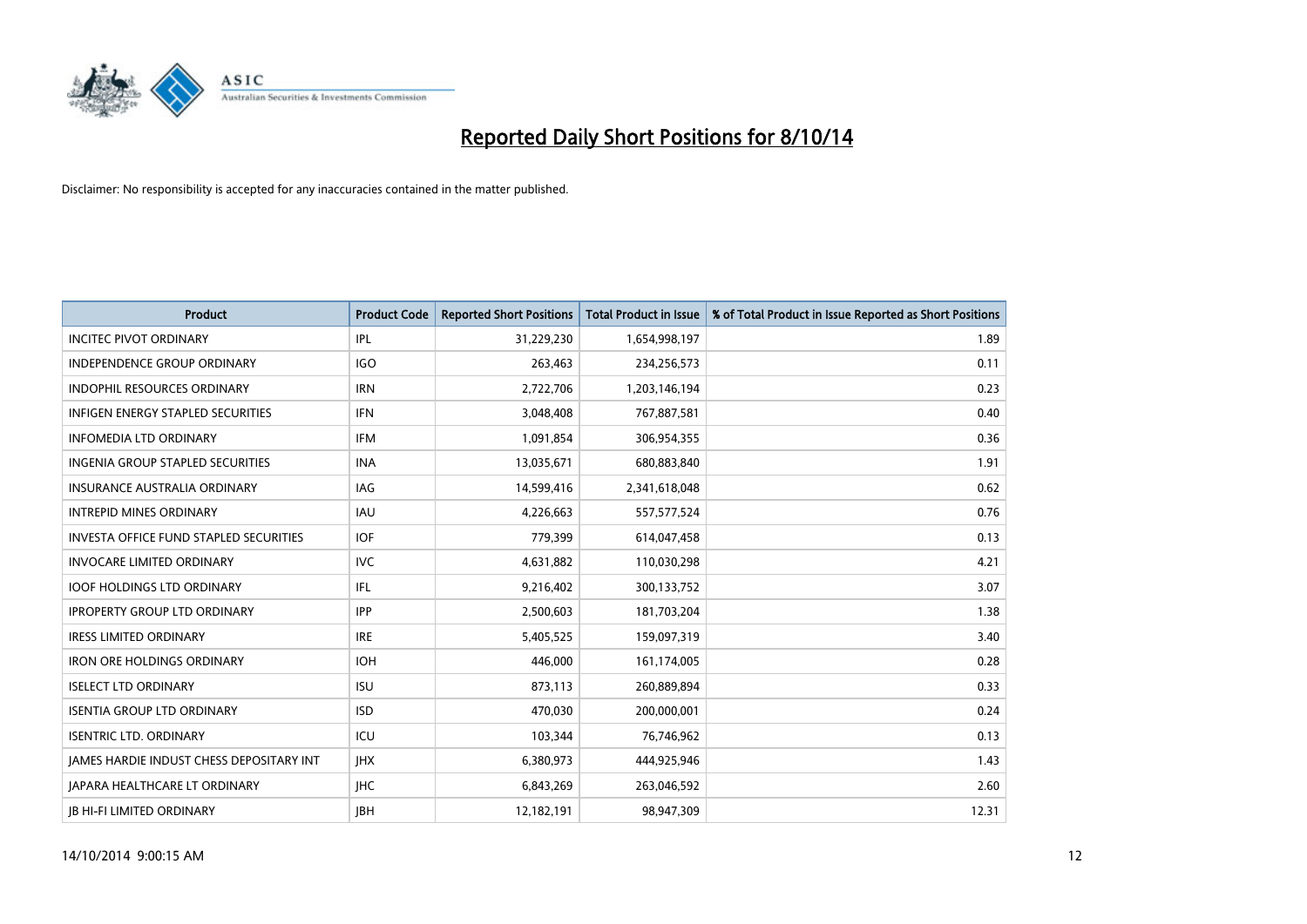

| <b>Product</b>                            | <b>Product Code</b> | <b>Reported Short Positions</b> | <b>Total Product in Issue</b> | % of Total Product in Issue Reported as Short Positions |
|-------------------------------------------|---------------------|---------------------------------|-------------------------------|---------------------------------------------------------|
| <b>KAGARA LTD ORDINARY</b>                | KZL                 | 34,720                          | 798,953,117                   | 0.00                                                    |
| KAROON GAS AUSTRALIA ORDINARY             | <b>KAR</b>          | 19,787,071                      | 255,997,690                   | 7.73                                                    |
| KATHMANDU HOLD LTD ORDINARY               | <b>KMD</b>          | 3,266,732                       | 201,318,944                   | 1.62                                                    |
| <b>KBL MINING LIMITED ORDINARY</b>        | <b>KBL</b>          | 1,820                           | 393,535,629                   | 0.00                                                    |
| KINGSGATE CONSOLID, ORDINARY              | <b>KCN</b>          | 18,640,344                      | 223,584,937                   | 8.34                                                    |
| KINGSROSE MINING LTD ORDINARY             | <b>KRM</b>          | 426,348                         | 358,611,493                   | 0.12                                                    |
| <b>KOGI IRON LTD ORDINARY</b>             | <b>KFE</b>          | 2,192,098                       | 376,669,836                   | 0.58                                                    |
| LEIGHTON HOLDINGS ORDINARY                | LEI                 | 5,845,011                       | 338,503,563                   | 1.73                                                    |
| LEND LEASE GROUP UNIT/ORD STAPLED         | <b>LLC</b>          | 2,703,970                       | 579,596,726                   | 0.47                                                    |
| LIOUEFIED NATURAL ORDINARY                | LNG                 | 8,354,190                       | 461,402,201                   | 1.81                                                    |
| LONESTAR RESO LTD ORDINARY                | <b>LNR</b>          | 843,888                         | 752,187,211                   | 0.11                                                    |
| LUCAPA DIAMOND LTD ORDINARY               | LOM                 | 43,743                          | 181,819,353                   | 0.02                                                    |
| LYNAS CORPORATION ORDINARY                | <b>LYC</b>          | 140,646,842                     | 2,483,801,566                 | 5.66                                                    |
| <b>LYNAS CORPORATION RIGHTS 13-OCT-14</b> | <b>LYCR</b>         | 39,658,617                      | 887,071,988                   | 4.47                                                    |
| <b>M2 GRP LTD ORDINARY</b>                | <b>MTU</b>          | 4,659,757                       | 180,824,848                   | 2.58                                                    |
| <b>MACA LIMITED ORDINARY</b>              | <b>MLD</b>          | 1,104,107                       | 232,676,373                   | 0.47                                                    |
| <b>MACMAHON HOLDINGS ORDINARY</b>         | <b>MAH</b>          | 209,919                         | 1,261,699,966                 | 0.02                                                    |
| MACO ATLAS ROADS GRP ORDINARY STAPLED     | <b>MOA</b>          | 4,868,582                       | 511,538,852                   | 0.95                                                    |
| MACOUARIE GROUP LTD ORDINARY              | <b>MOG</b>          | 947,370                         | 321,202,994                   | 0.29                                                    |
| MAGELLAN FIN GRP LTD ORDINARY             | <b>MFG</b>          | 4,724,720                       | 159,278,177                   | 2.97                                                    |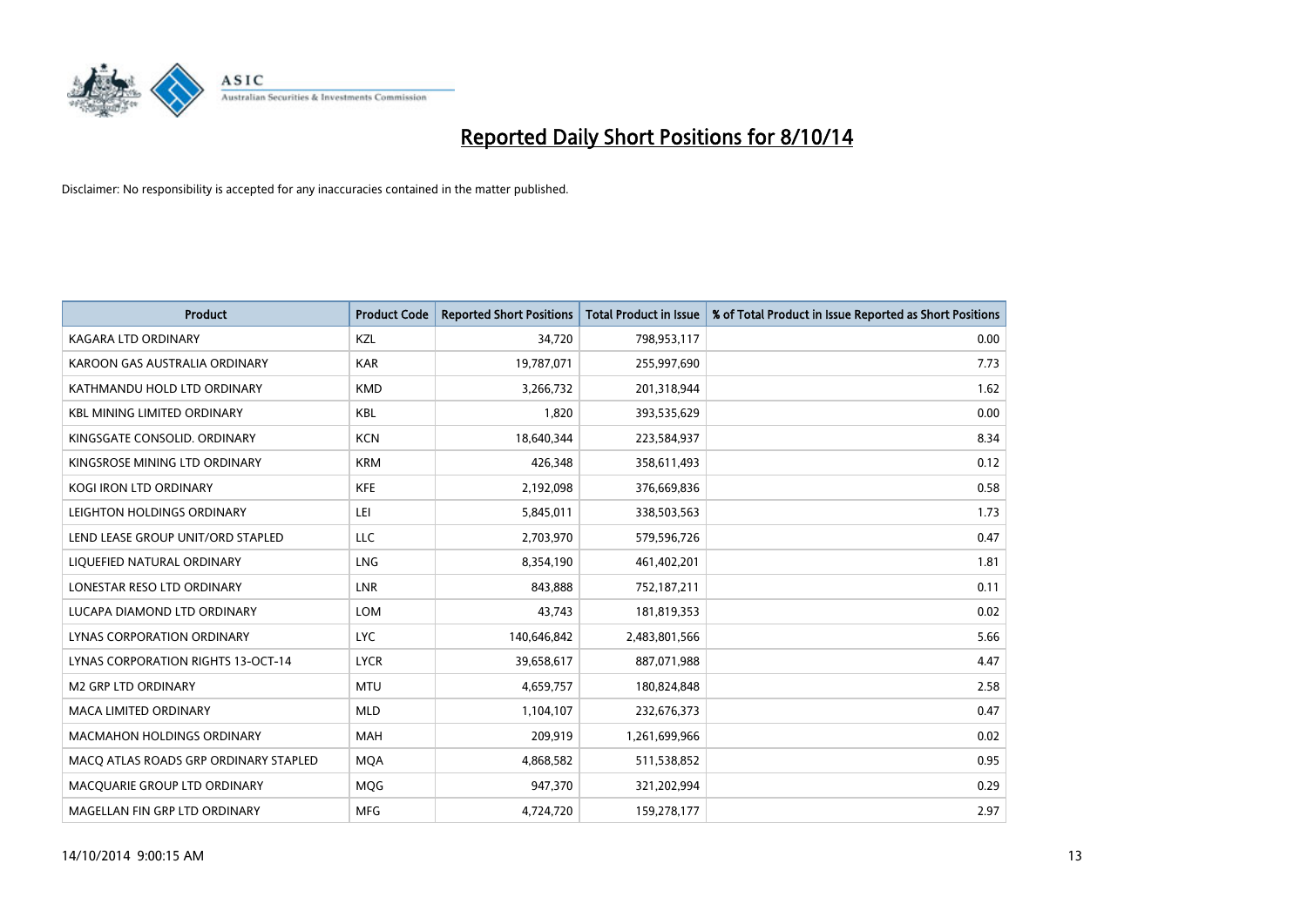

| <b>Product</b>                       | <b>Product Code</b> | <b>Reported Short Positions</b> | <b>Total Product in Issue</b> | % of Total Product in Issue Reported as Short Positions |
|--------------------------------------|---------------------|---------------------------------|-------------------------------|---------------------------------------------------------|
| <b>MANTRA GROUP LTD ORDINARY</b>     | <b>MTR</b>          | 377,307                         | 249,471,229                   | 0.15                                                    |
| <b>MATRIX C &amp; E LTD ORDINARY</b> | <b>MCE</b>          | 2,613,159                       | 94,555,428                    | 2.76                                                    |
| <b>MAVERICK DRILLING ORDINARY</b>    | <b>MAD</b>          | 5,364,386                       | 534,321,602                   | 1.00                                                    |
| <b>MAXITRANS INDUSTRIES ORDINARY</b> | <b>MXI</b>          | 24,203                          | 185,075,653                   | 0.01                                                    |
| MAYNE PHARMA LTD ORDINARY            | <b>MYX</b>          | 10,964,248                      | 587,634,335                   | 1.87                                                    |
| MCMILLAN SHAKESPEARE ORDINARY        | <b>MMS</b>          | 1,012,878                       | 77,525,801                    | 1.31                                                    |
| <b>MCPHERSON'S LTD ORDINARY</b>      | <b>MCP</b>          | 10,011                          | 95,434,645                    | 0.01                                                    |
| MEDUSA MINING LTD ORDINARY           | <b>MML</b>          | 10,449,828                      | 207,794,301                   | 5.03                                                    |
| MERIDIAN ENERGY INSTALMENT RECEIPTS  | <b>MEZCA</b>        | 200,000                         | 1,255,413,626                 | 0.02                                                    |
| <b>MERMAID MARINE ORDINARY</b>       | <b>MRM</b>          | 16,273,613                      | 368,665,949                   | 4.41                                                    |
| MESOBLAST LIMITED ORDINARY           | <b>MSB</b>          | 19,035,612                      | 321,696,029                   | 5.92                                                    |
| METALS X LIMITED ORDINARY            | <b>MLX</b>          | 3,429,257                       | 1,655,826,110                 | 0.21                                                    |
| METCASH LIMITED ORDINARY             | <b>MTS</b>          | 110,970,740                     | 903,309,574                   | 12.28                                                   |
| MIGHTY RIVER POWER ORDINARY          | <b>MYT</b>          | 3,658,136                       | 1,400,012,517                 | 0.26                                                    |
| MINCOR RESOURCES NL ORDINARY         | <b>MCR</b>          | 126,713                         | 188,208,274                   | 0.07                                                    |
| MINERAL DEPOSITS ORDINARY            | <b>MDL</b>          | 1,218,968                       | 103,676,341                   | 1.18                                                    |
| MINERAL RESOURCES. ORDINARY          | <b>MIN</b>          | 15,805,347                      | 186,556,246                   | 8.47                                                    |
| MINT WIRELESS ORDINARY               | <b>MNW</b>          | 1,455,139                       | 470,372,395                   | 0.31                                                    |
| MIRABELA NICKEL LTD ORDINARY         | <b>MBN</b>          | 10                              | 929,710,216                   | 0.00                                                    |
| MIRVAC GROUP STAPLED SECURITIES      | <b>MGR</b>          | 2,730,753                       | 3,697,197,370                 | 0.07                                                    |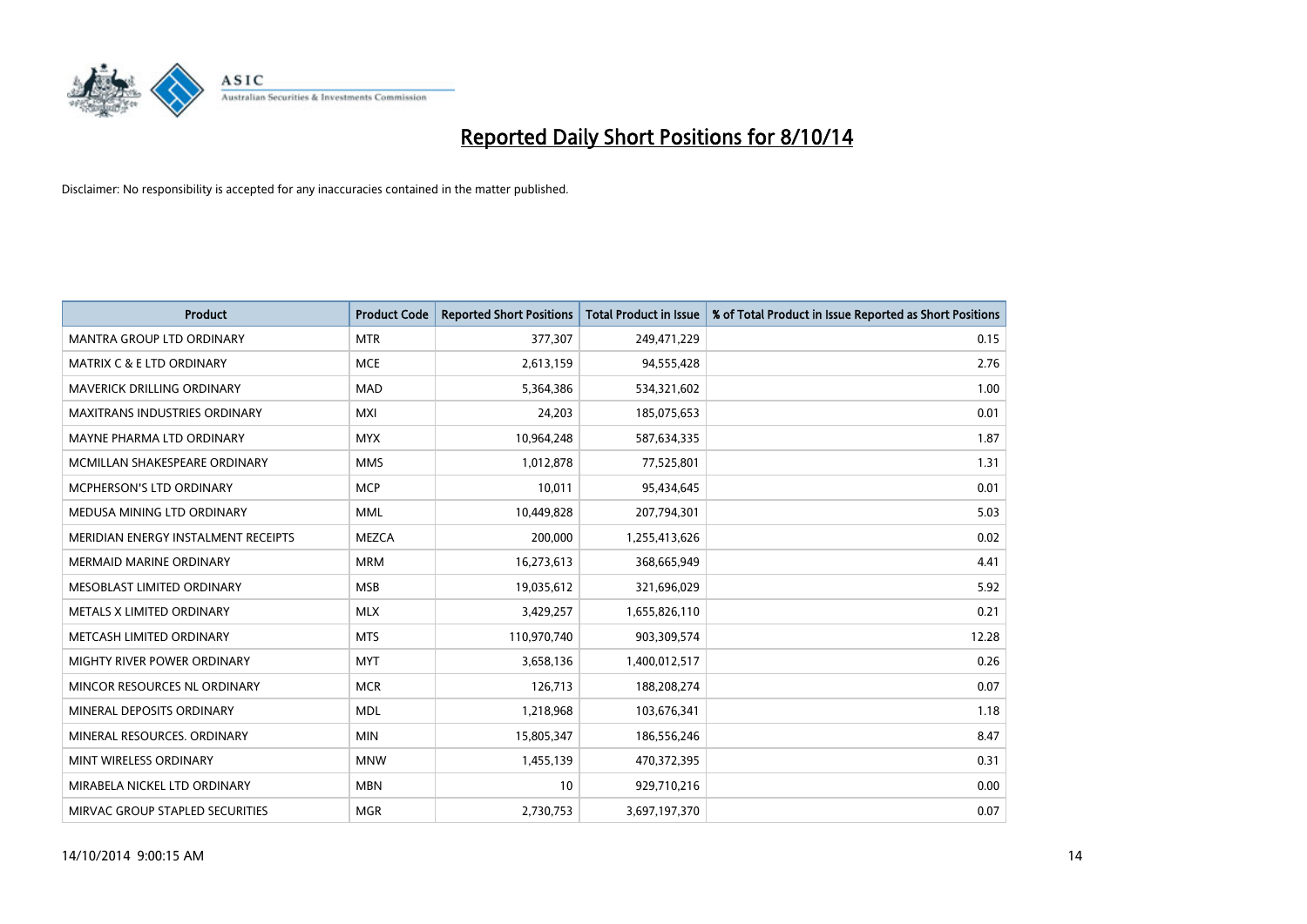

| <b>Product</b>                    | <b>Product Code</b> | <b>Reported Short Positions</b> | <b>Total Product in Issue</b> | % of Total Product in Issue Reported as Short Positions |
|-----------------------------------|---------------------|---------------------------------|-------------------------------|---------------------------------------------------------|
| MOLOPO ENERGY LTD ORDINARY        | <b>MPO</b>          | 11,118                          | 248,705,730                   | 0.00                                                    |
| MONADELPHOUS GROUP ORDINARY       | <b>MND</b>          | 7,596,849                       | 92,998,380                    | 8.17                                                    |
| MONASH IVF GROUP LTD ORDINARY     | <b>MVF</b>          | 522,332                         | 231,081,089                   | 0.23                                                    |
| MORTGAGE CHOICE LTD ORDINARY      | <b>MOC</b>          | 19,637                          | 123,879,296                   | 0.02                                                    |
| <b>MOUNT GIBSON IRON ORDINARY</b> | <b>MGX</b>          | 33,506,432                      | 1,090,805,085                 | 3.07                                                    |
| MULTIPLEX SITES SITES             | <b>MXUPA</b>        | 2,196                           | 4,500,000                     | 0.05                                                    |
| MYER HOLDINGS LTD ORDINARY        | <b>MYR</b>          | 97,865,303                      | 585,689,551                   | 16.71                                                   |
| NANOSONICS LIMITED ORDINARY       | <b>NAN</b>          | 2,151,018                       | 264,332,826                   | 0.81                                                    |
| NATIONAL AUST, BANK ORDINARY      | <b>NAB</b>          | 13,057,984                      | 2,365,790,790                 | 0.55                                                    |
| NATIONAL STORAGE STAPLED          | <b>NSR</b>          | 839,354                         | 281,631,660                   | 0.30                                                    |
| NAVITAS LIMITED ORDINARY          | <b>NVT</b>          | 3,986,821                       | 376,037,813                   | 1.06                                                    |
| NEARMAP LTD ORDINARY              | <b>NEA</b>          | 1,073,742                       | 337,946,101                   | 0.32                                                    |
| NEON ENERGY LIMITED ORDINARY      | <b>NEN</b>          | 140,474                         | 553,037,848                   | 0.03                                                    |
| NEW HOPE CORPORATION ORDINARY     | <b>NHC</b>          | 1,888,365                       | 830,999,449                   | 0.23                                                    |
| NEW STANDARD ENERGY ORDINARY      | <b>NSE</b>          | 10,500                          | 386,169,603                   | 0.00                                                    |
| NEWCREST MINING ORDINARY          | <b>NCM</b>          | 12,330,864                      | 766,510,971                   | 1.61                                                    |
| NEWS CORP A NON-VOTING CDI        | <b>NWSLV</b>        | 428,481                         | 2,692,304                     | 15.92                                                   |
| NEWS CORP B VOTING CDI            | <b>NWS</b>          | 1,946,488                       | 23,433,427                    | 8.31                                                    |
| NEWSAT LIMITED ORDINARY           | <b>NWT</b>          | 7,544,076                       | 613,199,841                   | 1.23                                                    |
| NEXTDC LIMITED ORDINARY           | <b>NXT</b>          | 19,619,306                      | 193,154,486                   | 10.16                                                   |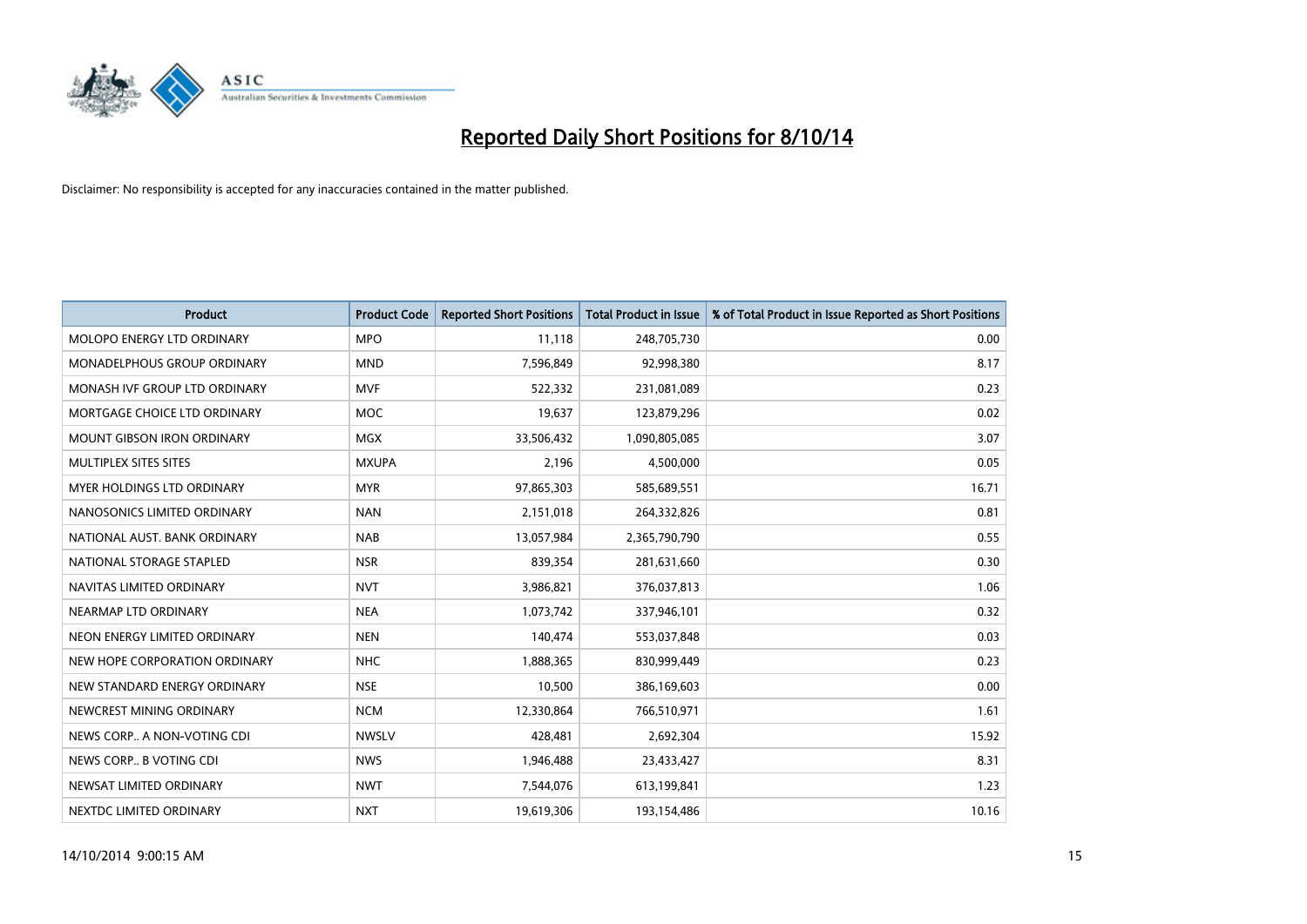

| <b>Product</b>                        | <b>Product Code</b> | <b>Reported Short Positions</b> | <b>Total Product in Issue</b> | % of Total Product in Issue Reported as Short Positions |
|---------------------------------------|---------------------|---------------------------------|-------------------------------|---------------------------------------------------------|
| NEXUS ENERGY LIMITED ORDINARY         | <b>NXS</b>          | 83,983                          | 1,330,219,459                 | 0.01                                                    |
| NIB HOLDINGS LIMITED ORDINARY         | <b>NHF</b>          | 2,276,094                       | 439,004,182                   | 0.52                                                    |
| NIDO PETROLEUM ORDINARY               | <b>NDO</b>          | 42,480                          | 2,188,266,468                 | 0.00                                                    |
| NINE ENTERTAINMENT ORDINARY           | <b>NEC</b>          | 10,520,814                      | 940,295,023                   | 1.12                                                    |
| NOBLE MINERAL RES ORDINARY            | <b>NMG</b>          | 2,365,726                       | 666,397,952                   | 0.36                                                    |
| NORTHERN IRON LTD ORDINARY            | <b>NFE</b>          | 11,392                          | 484,405,314                   | 0.00                                                    |
| NORTHERN STAR ORDINARY                | <b>NST</b>          | 10,559,373                      | 587,429,659                   | 1.80                                                    |
| NRW HOLDINGS LIMITED ORDINARY         | <b>NWH</b>          | 12,663,454                      | 278,888,011                   | 4.54                                                    |
| NUFARM LIMITED ORDINARY               | <b>NUF</b>          | 13,634,316                      | 264,021,627                   | 5.16                                                    |
| NUPLEX INDUSTRIES ORDINARY            | <b>NPX</b>          | 1,000                           | 198,125,827                   | 0.00                                                    |
| OCEANAGOLD CORP. CHESS DEPOSITARY INT | <b>OGC</b>          | 2,941,875                       | 301,520,186                   | 0.98                                                    |
| OIL SEARCH LTD ORDINARY               | OSH                 | 1,952,158                       | 1,519,022,225                 | 0.13                                                    |
| OM HOLDINGS LIMITED ORDINARY          | OMH                 | 58,121                          | 733,423,337                   | 0.01                                                    |
| OMI HOLDINGS LIMITED ORDINARY         | OMI                 | 27,135                          | 76,746,962                    | 0.04                                                    |
| ORICA LIMITED ORDINARY                | ORI                 | 16,981,706                      | 372,743,291                   | 4.56                                                    |
| ORIGIN ENERGY ORDINARY                | ORG                 | 6,858,408                       | 1,106,271,529                 | 0.62                                                    |
| OROCOBRE LIMITED ORDINARY             | <b>ORE</b>          | 2,205,444                       | 132,041,911                   | 1.67                                                    |
| ORORA LIMITED ORDINARY                | <b>ORA</b>          | 4,943,446                       | 1,206,684,923                 | 0.41                                                    |
| OROTONGROUP LIMITED ORDINARY          | ORL                 | 265,367                         | 40,880,902                    | 0.65                                                    |
| OZ MINERALS ORDINARY                  | OZL                 | 14,384,888                      | 303,470,022                   | 4.74                                                    |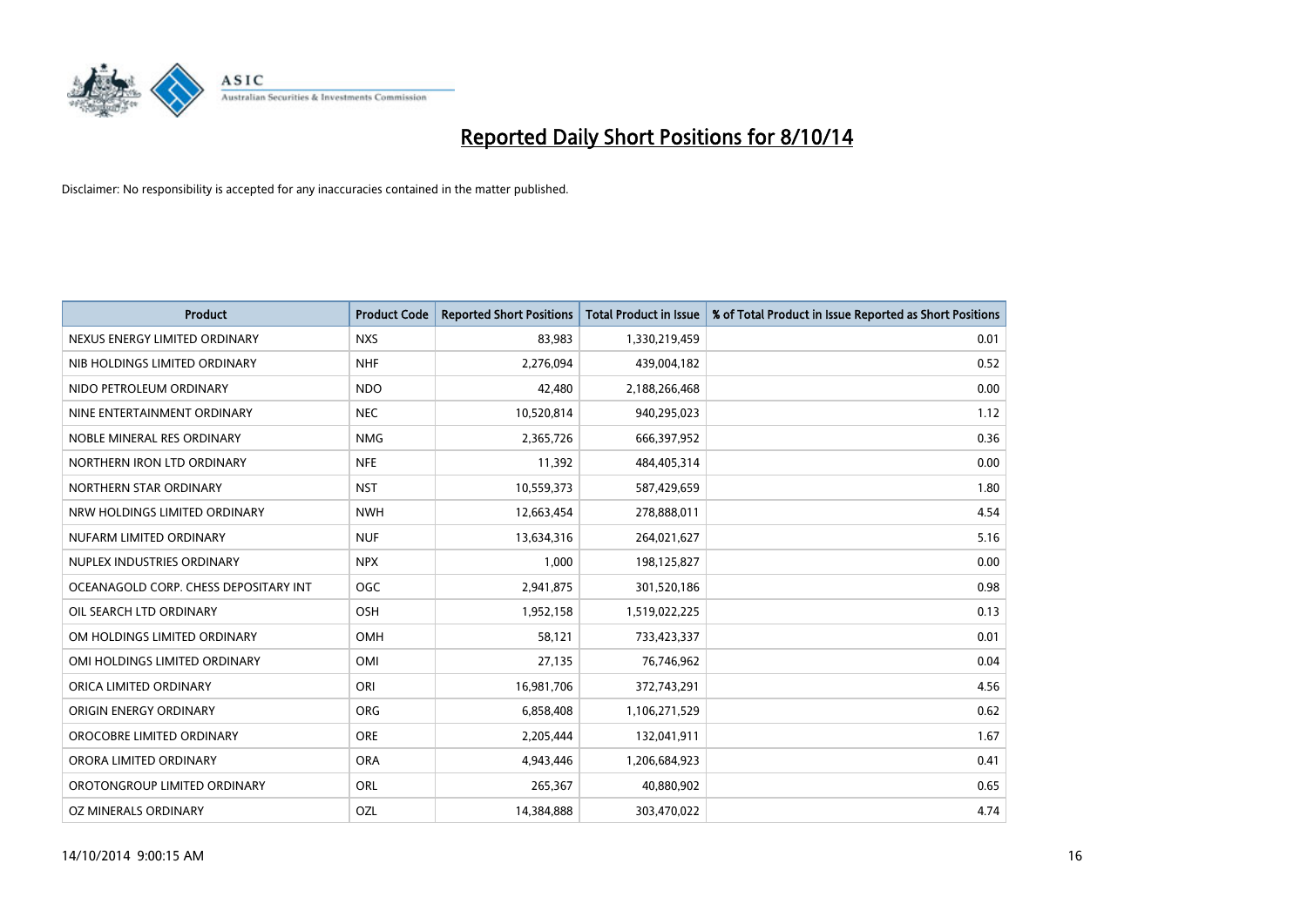

| <b>Product</b>                | <b>Product Code</b> | <b>Reported Short Positions</b> | <b>Total Product in Issue</b> | % of Total Product in Issue Reported as Short Positions |
|-------------------------------|---------------------|---------------------------------|-------------------------------|---------------------------------------------------------|
| OZFOREX GROUP LTD ORDINARY    | <b>OFX</b>          | 8,851,571                       | 240,000,000                   | 3.69                                                    |
| PACIFIC BRANDS ORDINARY       | <b>PBG</b>          | 54,797,633                      | 917,226,291                   | 5.97                                                    |
| PACT GROUP HLDGS LTD ORDINARY | PGH                 | 2,540,420                       | 294,097,961                   | 0.86                                                    |
| PALADIN ENERGY LTD ORDINARY   | <b>PDN</b>          | 104,531,562                     | 964,894,574                   | 10.83                                                   |
| PANAUST LIMITED ORDINARY      | <b>PNA</b>          | 116,806                         | 636,599,496                   | 0.02                                                    |
| PANORAMIC RESOURCES ORDINARY  | PAN                 | 2,320                           | 322,275,824                   | 0.00                                                    |
| PANTERRA GOLD LTD ORDINARY    | PGI                 |                                 | 822,241,166                   | 0.00                                                    |
| PAPERLINX LIMITED ORDINARY    | <b>PPX</b>          | 44,675                          | 665, 181, 261                 | 0.01                                                    |
| PAPILLON RES LTD ORDINARY     | PIR                 | 417,926                         | 356,976,210                   | 0.12                                                    |
| PATTIES FOODS LTD ORDINARY    | <b>PFL</b>          | 9,001                           | 139,144,338                   | 0.01                                                    |
| PEET LIMITED ORDINARY         | <b>PPC</b>          | 52,444                          | 434,682,005                   | 0.01                                                    |
| PERPETUAL LIMITED ORDINARY    | PPT                 | 1,032,987                       | 46,574,426                    | 2.22                                                    |
| PERSEUS MINING LTD ORDINARY   | PRU                 | 19,517,501                      | 526,656,401                   | 3.71                                                    |
| PHARMAXIS LTD ORDINARY        | <b>PXS</b>          | 501,000                         | 309,522,849                   | 0.16                                                    |
| PHOSPHAGENICS LTD. ORDINARY   | POH                 | 43,750                          | 1,261,965,957                 | 0.00                                                    |
| PLATINUM ASSET ORDINARY       | <b>PTM</b>          | 2,958,902                       | 580,536,282                   | 0.51                                                    |
| PLATINUM AUSTRALIA ORDINARY   | PLA                 | 836,027                         | 504,968,043                   | 0.17                                                    |
| PMP LIMITED ORDINARY          | <b>PMP</b>          | 27,581                          | 323,781,124                   | 0.01                                                    |
| POSEIDON NICK LTD ORDINARY    | <b>POS</b>          | 800,000                         | 516,024,954                   | 0.16                                                    |
| PRANA BIOTECHNOLOGY ORDINARY  | PBT                 | 3,056,211                       | 488,936,960                   | 0.63                                                    |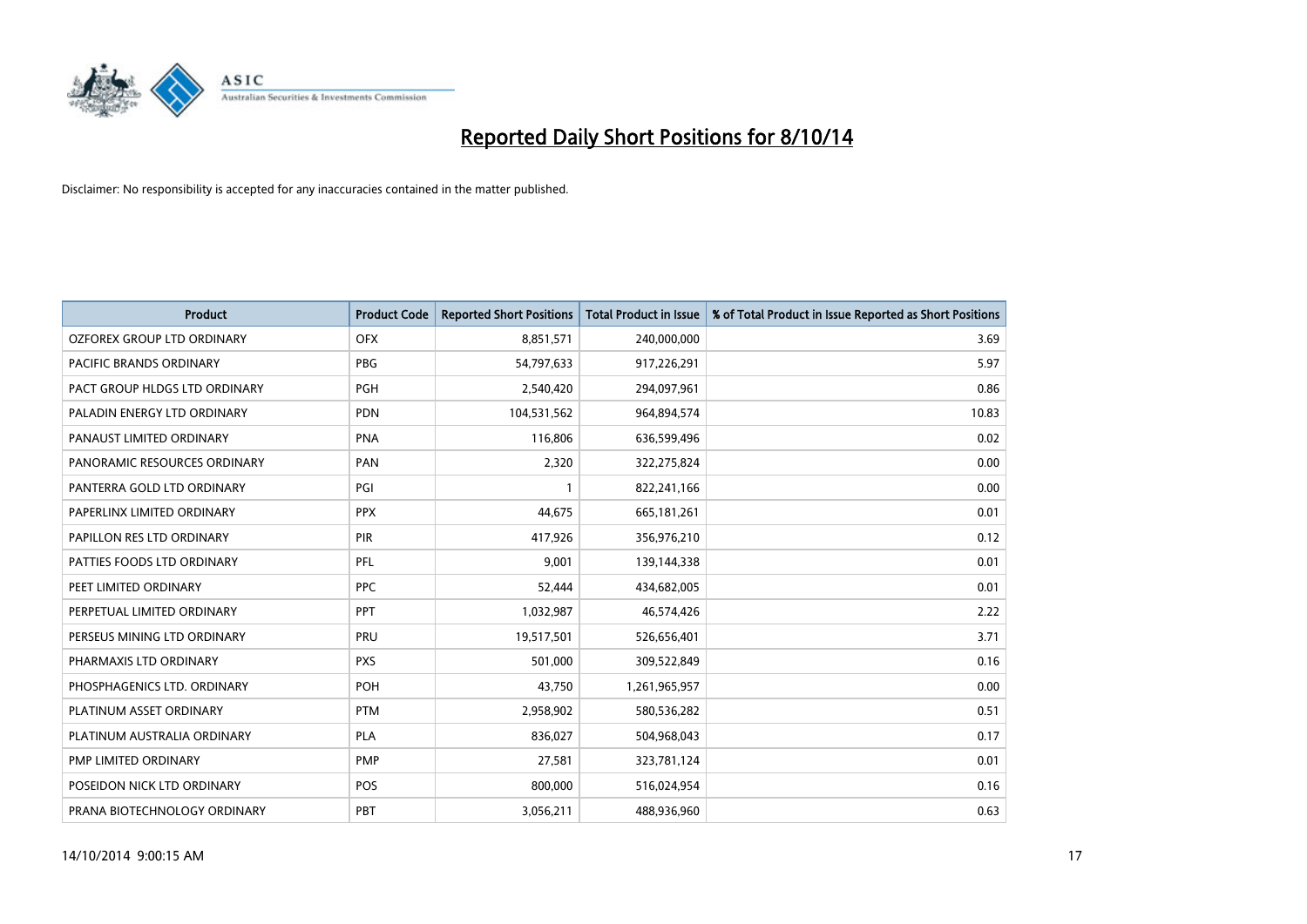

| <b>Product</b>                      | <b>Product Code</b> | <b>Reported Short Positions</b> | <b>Total Product in Issue</b> | % of Total Product in Issue Reported as Short Positions |
|-------------------------------------|---------------------|---------------------------------|-------------------------------|---------------------------------------------------------|
| PREMIER INVESTMENTS ORDINARY        | <b>PMV</b>          | 208,865                         | 155,714,874                   | 0.13                                                    |
| PRIMA BIOMED LTD ORDINARY           | <b>PRR</b>          | 132,361                         | 1,258,301,929                 | 0.01                                                    |
| PRIMARY HEALTH CARE ORDINARY        | <b>PRY</b>          | 22,089,827                      | 512,130,550                   | 4.31                                                    |
| PRIME MEDIA GRP LTD ORDINARY        | <b>PRT</b>          | 1,526,770                       | 366,330,303                   | 0.42                                                    |
| PROGRAMMED ORDINARY                 | <b>PRG</b>          | 317,311                         | 118,651,911                   | 0.27                                                    |
| PURA VIDA ENERGY NL ORDINARY        | <b>PVD</b>          | 40                              | 128,880,698                   | 0.00                                                    |
| <b>QANTAS AIRWAYS ORDINARY</b>      | QAN                 | 33,858,834                      | 2,196,330,250                 | 1.54                                                    |
| OBE INSURANCE GROUP ORDINARY        | <b>OBE</b>          | 26,941,941                      | 1,364,945,301                 | 1.97                                                    |
| <b>QUBE HOLDINGS LTD ORDINARY</b>   | <b>QUB</b>          | 1,544,488                       | 1,051,172,929                 | 0.15                                                    |
| RAMSAY HEALTH CARE ORDINARY         | <b>RHC</b>          | 957,224                         | 202,081,252                   | 0.47                                                    |
| RANGE RESOURCES LTD ORDINARY        | <b>RRS</b>          | 1,500,000                       | 4,990,740,816                 | 0.03                                                    |
| <b>RCG CORPORATION LTD ORDINARY</b> | <b>RCG</b>          | 141,800                         | 263,808,625                   | 0.05                                                    |
| <b>RCR TOMLINSON ORDINARY</b>       | <b>RCR</b>          | 667,177                         | 139,000,806                   | 0.48                                                    |
| <b>REA GROUP ORDINARY</b>           | <b>REA</b>          | 1,531,542                       | 131,714,699                   | 1.16                                                    |
| RECALL HOLDINGS LTD ORDINARY        | <b>REC</b>          | 10,754,146                      | 313,149,677                   | 3.43                                                    |
| <b>RECKON LIMITED ORDINARY</b>      | <b>RKN</b>          | 1,358,897                       | 112,084,762                   | 1.21                                                    |
| <b>RED 5 LIMITED ORDINARY</b>       | <b>RED</b>          | 174,740                         | 759,451,008                   | 0.02                                                    |
| <b>RED FORK ENERGY ORDINARY</b>     | <b>RFE</b>          | 318,694                         | 501,051,719                   | 0.06                                                    |
| REDBANK ENERGY LTD ORDINARY         | <b>AEJ</b>          | 13                              | 786,287                       | 0.00                                                    |
| REED RESOURCES LTD ORDINARY         | <b>RDR</b>          | 2,000                           | 499,453,895                   | 0.00                                                    |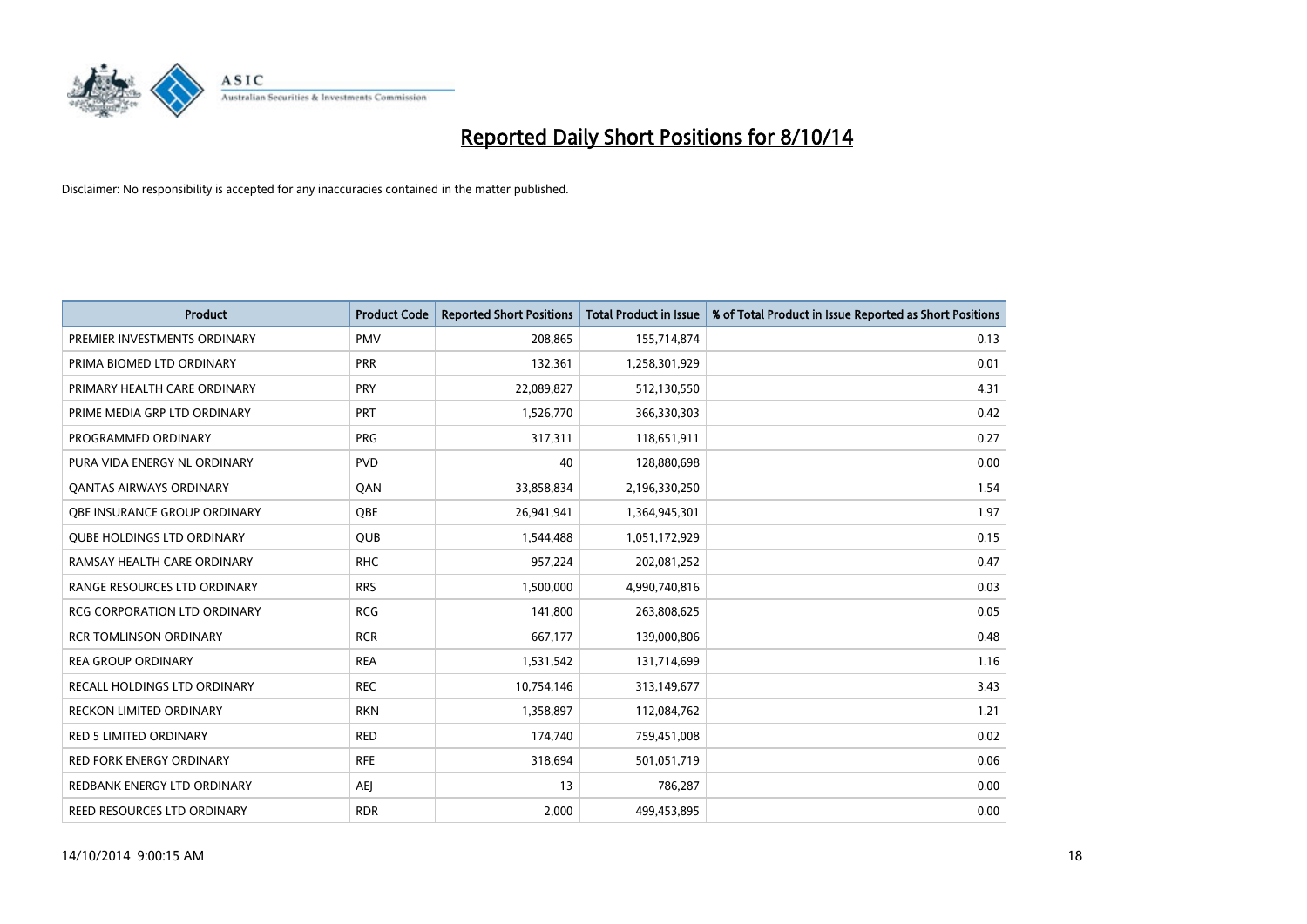

| <b>Product</b>                        | <b>Product Code</b> | <b>Reported Short Positions</b> | <b>Total Product in Issue</b> | % of Total Product in Issue Reported as Short Positions |
|---------------------------------------|---------------------|---------------------------------|-------------------------------|---------------------------------------------------------|
| REGIS HEALTHCARE LTD ORDINARY         | <b>REG</b>          | 2,190,216                       | 300,345,797                   | 0.73                                                    |
| REGIS RESOURCES ORDINARY              | <b>RRL</b>          | 49,909,393                      | 499,781,595                   | 9.99                                                    |
| RESMED INC CDI 10:1                   | <b>RMD</b>          | 39,791,154                      | 1,403,045,440                 | 2.84                                                    |
| <b>RESOLUTE MINING ORDINARY</b>       | <b>RSG</b>          | 10,382,395                      | 641,189,223                   | 1.62                                                    |
| <b>RESOURCE GENERATION ORDINARY</b>   | <b>RES</b>          | 1,220                           | 581,380,338                   | 0.00                                                    |
| RETAIL FOOD GROUP ORDINARY            | <b>RFG</b>          | 9,296,006                       | 144,878,508                   | 6.42                                                    |
| REX MINERALS LIMITED ORDINARY         | <b>RXM</b>          | 1,123,056                       | 220,519,784                   | 0.51                                                    |
| RIO TINTO LIMITED ORDINARY            | <b>RIO</b>          | 3,465,161                       | 435,758,720                   | 0.80                                                    |
| ROC OIL COMPANY ORDINARY              | <b>ROC</b>          | 474,651                         | 687,618,400                   | 0.07                                                    |
| <b>ROX RESOURCES ORDINARY</b>         | <b>RXL</b>          | 1,785,809                       | 849,673,095                   | 0.21                                                    |
| ROYAL WOLF HOLDINGS ORDINARY          | <b>RWH</b>          | 209,381                         | 100,387,052                   | 0.21                                                    |
| RUBIK FINANCIAL LTD. ORDINARY         | RFL                 | 74,000                          | 340,999,914                   | 0.02                                                    |
| RUNGEPINCOCKMINARCO ORDINARY          | <b>RUL</b>          | 8,667                           | 177,653,062                   | 0.00                                                    |
| SAI GLOBAL LIMITED ORDINARY           | SAI                 | 141,800                         | 211,726,802                   | 0.07                                                    |
| SALMAT LIMITED ORDINARY               | <b>SLM</b>          | 100,156                         | 159,812,799                   | 0.06                                                    |
| SAMSON OIL & GAS LTD ORDINARY         | SSN                 | 17,662,960                      | 2,837,780,958                 | 0.62                                                    |
| SANDFIRE RESOURCES ORDINARY           | <b>SFR</b>          | 2,826,821                       | 155,640,968                   | 1.82                                                    |
| SANTOS LTD ORDINARY                   | <b>STO</b>          | 5,861,398                       | 982,239,359                   | 0.60                                                    |
| SARACEN MINERAL ORDINARY              | <b>SAR</b>          | 2,107,818                       | 792,784,738                   | 0.27                                                    |
| SCA PROPERTY GROUP STAPLED SECURITIES | SCP                 | 19,146,777                      | 648,628,320                   | 2.95                                                    |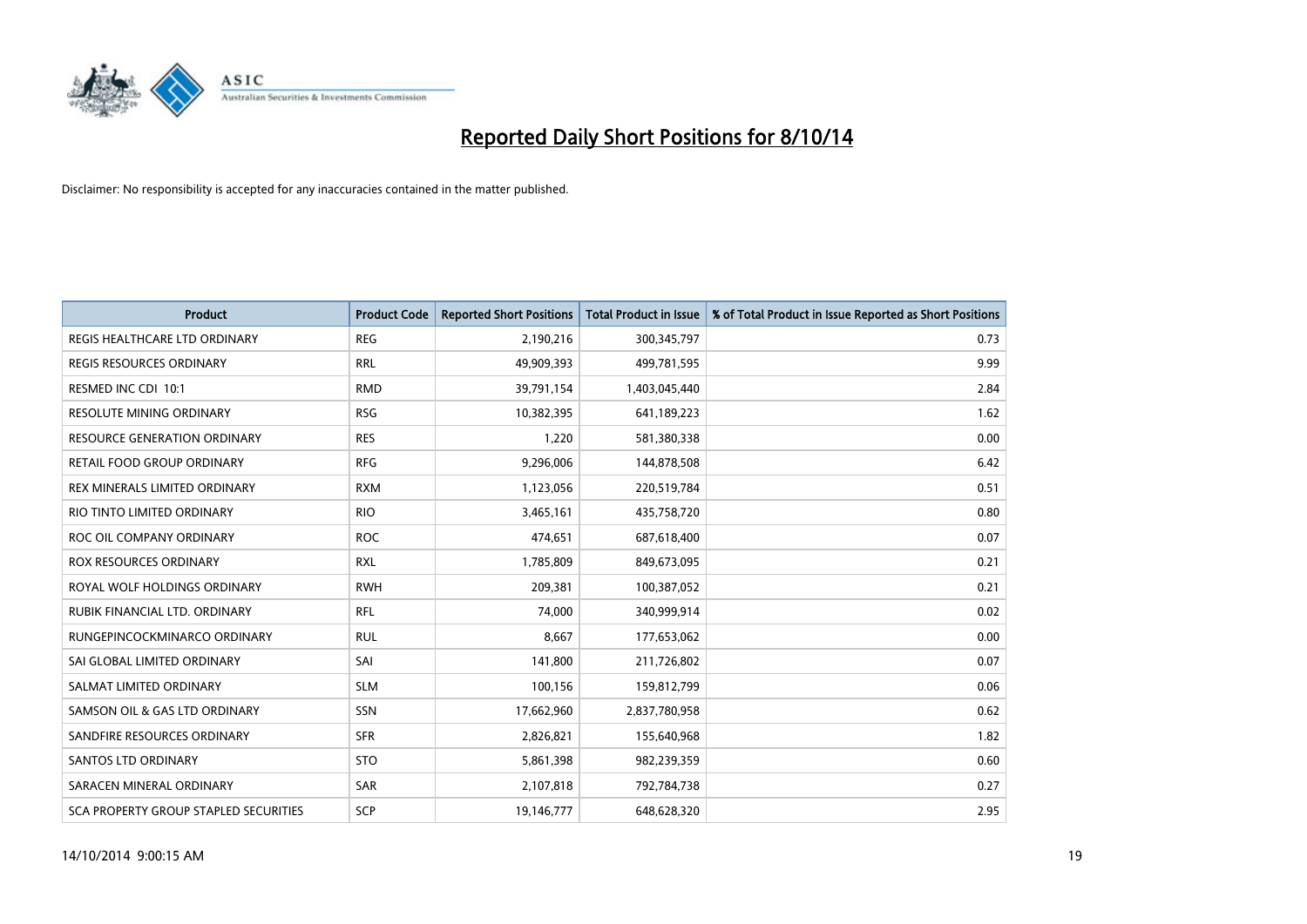

| <b>Product</b>                           | <b>Product Code</b> | <b>Reported Short Positions</b> | <b>Total Product in Issue</b> | % of Total Product in Issue Reported as Short Positions |
|------------------------------------------|---------------------|---------------------------------|-------------------------------|---------------------------------------------------------|
| <b>SCENTRE GRP STAPLED</b>               | <b>SCG</b>          | 26,208,747                      | 5,324,296,678                 | 0.49                                                    |
| SEDGMAN LIMITED ORDINARY                 | <b>SDM</b>          | 1,128,550                       | 227,059,277                   | 0.50                                                    |
| SEEK LIMITED ORDINARY                    | <b>SEK</b>          | 12,509,414                      | 342,335,122                   | 3.65                                                    |
| SELECT HARVESTS ORDINARY                 | SHV                 | 1,227,266                       | 70,541,261                    | 1.74                                                    |
| SENEX ENERGY LIMITED ORDINARY            | SXY                 | 38,221,362                      | 1,149,657,377                 | 3.32                                                    |
| SERVCORP LIMITED ORDINARY                | SRV                 | 515                             | 98,432,275                    | 0.00                                                    |
| SERVICE STREAM ORDINARY                  | <b>SSM</b>          | 30                              | 386,389,873                   | 0.00                                                    |
| SEVEN GROUP HOLDINGS ORDINARY            | <b>SVW</b>          | 1,143,875                       | 302,691,886                   | 0.38                                                    |
| SEVEN WEST MEDIA LTD ORDINARY            | <b>SWM</b>          | 15,620,115                      | 999,160,872                   | 1.56                                                    |
| SG FLEET GROUP LTD ORDINARY              | SGF                 | 122,650                         | 242,691,826                   | 0.05                                                    |
| SIGMA PHARMACEUTICAL ORDINARY            | <b>SIP</b>          | 15,503,186                      | 1,108,086,575                 | 1.40                                                    |
| SILEX SYSTEMS ORDINARY                   | <b>SLX</b>          | 8,479,175                       | 170,467,339                   | 4.97                                                    |
| SILVER CHEF LIMITED ORDINARY             | SIV                 | 118,364                         | 29,640,865                    | 0.40                                                    |
| SILVER LAKE RESOURCE ORDINARY            | <b>SLR</b>          | 24,583,244                      | 503,233,971                   | 4.89                                                    |
| SIMS METAL MGMT LTD ORDINARY             | SGM                 | 15,017,009                      | 204,633,630                   | 7.34                                                    |
| SINGAPORE TELECOMM. CHESS DEPOSITARY INT | SGT                 | 3,231,526                       | 115,837,110                   | 2.79                                                    |
| SINO GAS ENERGY ORDINARY                 | SEH                 | 9,749,618                       | 1,541,672,358                 | 0.63                                                    |
| SIRIUS RESOURCES NL ORDINARY             | <b>SIR</b>          | 12,450,975                      | 340,988,269                   | 3.65                                                    |
| SIRTEX MEDICAL ORDINARY                  | <b>SRX</b>          | 37,465                          | 56,524,273                    | 0.07                                                    |
| SKILLED GROUP LTD ORDINARY               | <b>SKE</b>          | 6,327,672                       | 235,753,791                   | 2.68                                                    |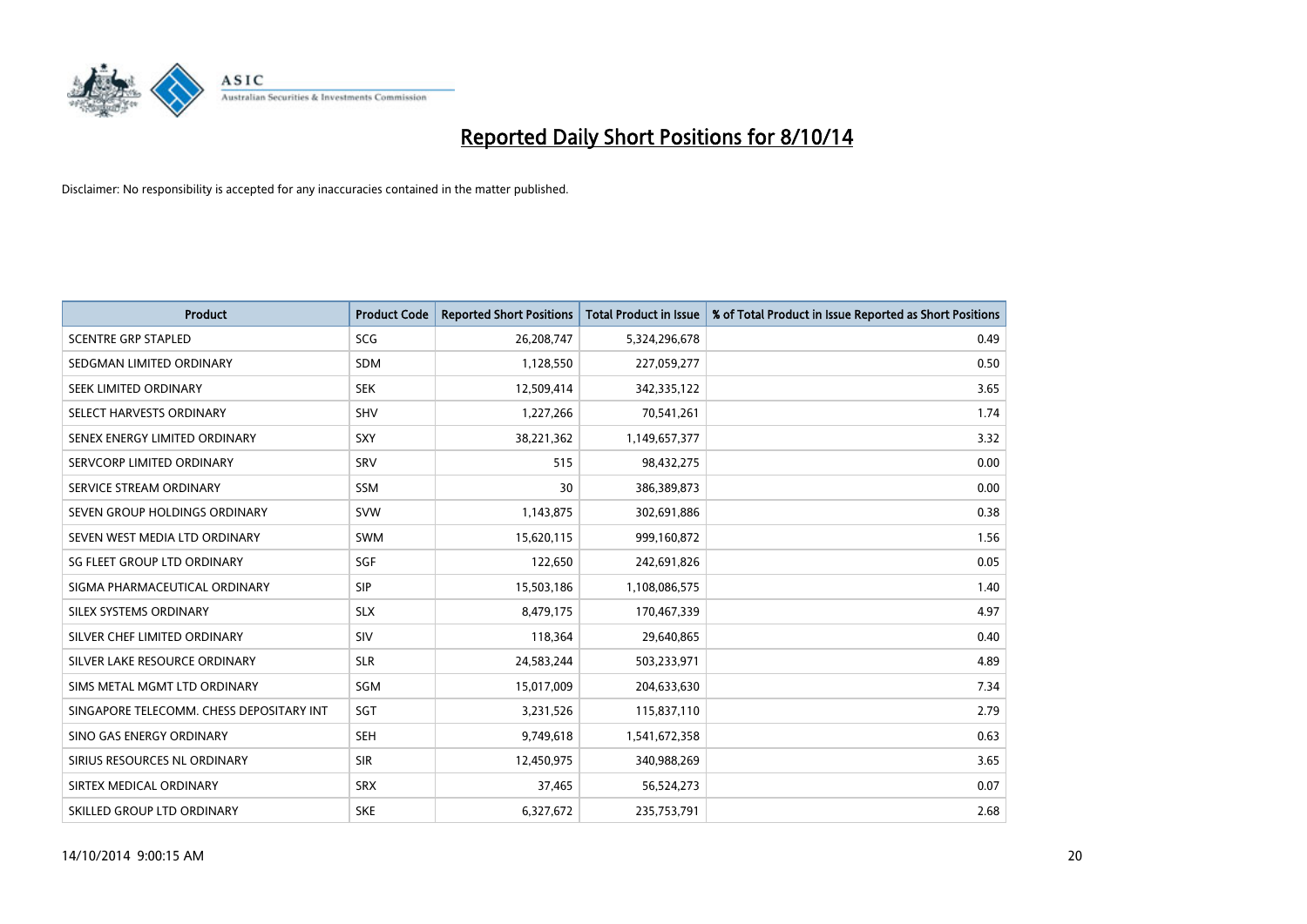

| <b>Product</b>                           | <b>Product Code</b> | <b>Reported Short Positions</b> | <b>Total Product in Issue</b> | % of Total Product in Issue Reported as Short Positions |
|------------------------------------------|---------------------|---------------------------------|-------------------------------|---------------------------------------------------------|
| <b>SKY NETWORK ORDINARY</b>              | <b>SKT</b>          | 11,795,312                      | 389,139,785                   | 3.03                                                    |
| SKYCITY ENT GRP LTD ORDINARY             | <b>SKC</b>          | 7,846,997                       | 592,857,388                   | 1.32                                                    |
| <b>SLATER &amp; GORDON ORDINARY</b>      | SGH                 | 373,271                         | 205,583,924                   | 0.18                                                    |
| SMARTGRP CORPORATION ORDINARY            | <b>SIQ</b>          | 16,775                          | 101,461,150                   | 0.02                                                    |
| SMS MANAGEMENT, ORDINARY                 | SMX                 | 1,777,586                       | 69,394,537                    | 2.56                                                    |
| SONIC HEALTHCARE ORDINARY                | <b>SHL</b>          | 2,535,651                       | 401,171,556                   | 0.63                                                    |
| SOUL PATTINSON (W.H) ORDINARY            | SOL                 | 32,405                          | 239,395,320                   | 0.01                                                    |
| SP AUSNET STAPLED SECURITIES             | <b>SPN</b>          | 580,214                         | 3,425,244,162                 | 0.02                                                    |
| SPARK INFRASTRUCTURE STAPLED US PROHIBT. | SKI                 | 13,364,977                      | 1,466,360,128                 | 0.91                                                    |
| SPARK NEW ZEALAND ORDINARY               | <b>SPK</b>          | 13,737,004                      | 1,829,283,872                 | 0.75                                                    |
| SPDR 200 FUND ETF UNITS                  | <b>STW</b>          | 634                             | 46,146,865                    | 0.00                                                    |
| SPECIALTY FASHION ORDINARY               | <b>SFH</b>          | 82,729                          | 192,236,121                   | 0.04                                                    |
| SPOTLESS GRP HLD LTD ORDINARY            | <b>SPO</b>          | 22,024,097                      | 1,098,290,178                 | 2.01                                                    |
| ST BARBARA LIMITED ORDINARY              | SBM                 | 9,897,520                       | 488,074,077                   | 2.03                                                    |
| STARPHARMA HOLDINGS ORDINARY             | SPL                 | 14,917,195                      | 313,283,388                   | 4.76                                                    |
| STEADFAST GROUP LTD ORDINARY             | SDF                 | 8,317,458                       | 501,638,307                   | 1.66                                                    |
| STH CRS ELECT ENGNR ORDINARY             | <b>SXE</b>          | 12,969                          | 161,523,130                   | 0.01                                                    |
| STHN CROSS MEDIA ORDINARY                | <b>SXL</b>          | 37,303,260                      | 705,246,986                   | 5.29                                                    |
| STOCKLAND UNITS/ORD STAPLED              | SGP                 | 5,444,027                       | 2,348,746,744                 | 0.23                                                    |
| STRAITS RES LTD. ORDINARY                | SRO                 | 20,370                          | 1,217,730,293                 | 0.00                                                    |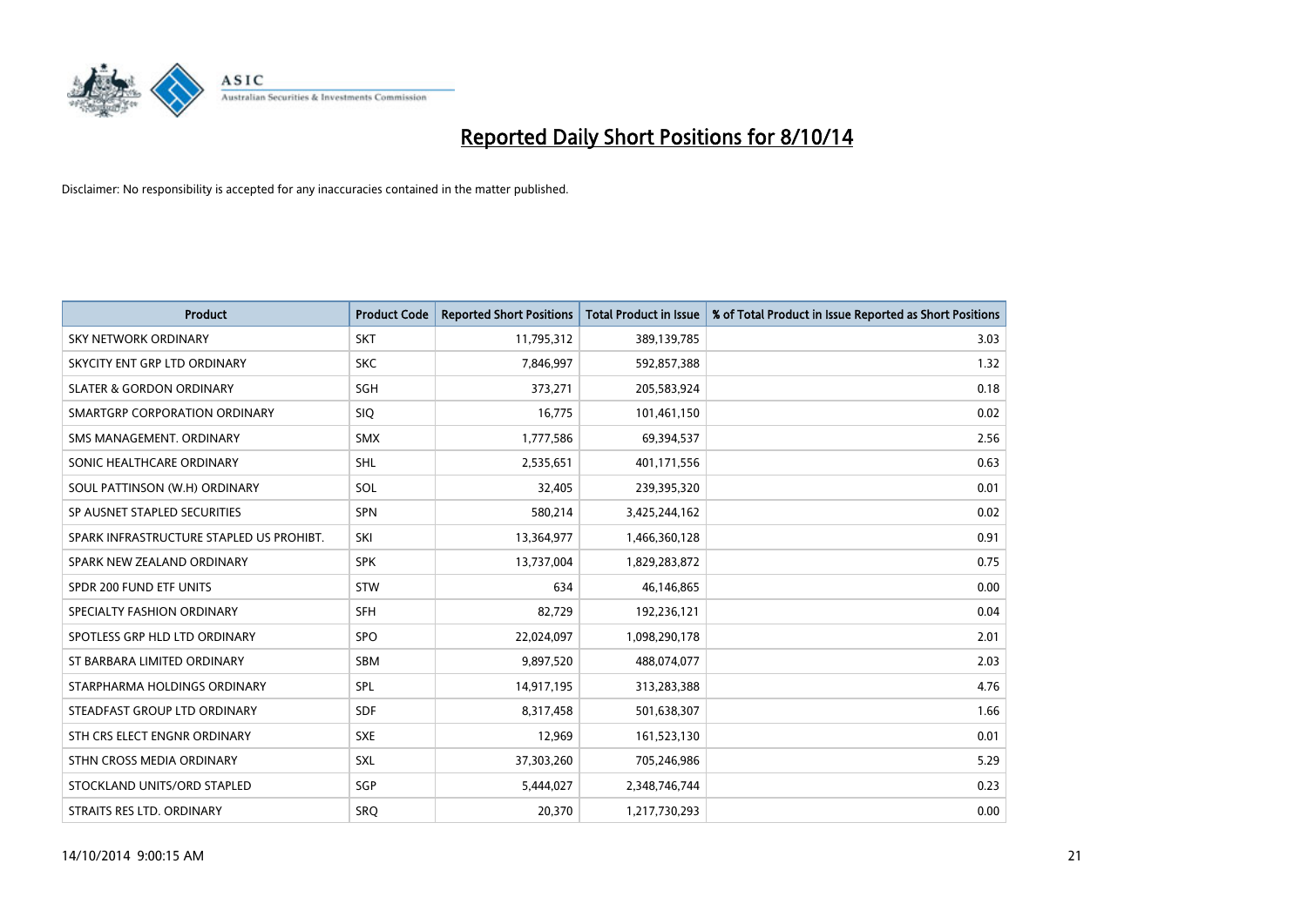

| <b>Product</b>                   | <b>Product Code</b> | <b>Reported Short Positions</b> | <b>Total Product in Issue</b> | % of Total Product in Issue Reported as Short Positions |
|----------------------------------|---------------------|---------------------------------|-------------------------------|---------------------------------------------------------|
| STRIKE ENERGY LTD ORDINARY       | <b>STX</b>          | 4.000                           | 833,330,946                   | 0.00                                                    |
| STW COMMUNICATIONS ORDINARY      | <b>SGN</b>          | 4,752,553                       | 409,699,000                   | 1.16                                                    |
| SUNCORP GROUP LTD ORDINARY       | <b>SUN</b>          | 8,659,815                       | 1,286,600,980                 | 0.67                                                    |
| SUNDANCE ENERGY ORDINARY         | <b>SEA</b>          | 2,333,714                       | 548,854,663                   | 0.43                                                    |
| SUNDANCE RESOURCES ORDINARY      | <b>SDL</b>          | 79,473,433                      | 3,082,028,456                 | 2.58                                                    |
| SUNLAND GROUP LTD ORDINARY       | <b>SDG</b>          | 85,546                          | 181,710,087                   | 0.05                                                    |
| SUPER RET REP LTD ORDINARY       | SUL                 | 8,637,698                       | 196,897,430                   | 4.39                                                    |
| SYD AIRPORT STAPLED US PROHIBIT. | <b>SYD</b>          | 26,296,564                      | 2,216,216,041                 | 1.19                                                    |
| SYRAH RESOURCES ORDINARY         | <b>SYR</b>          | 4,843,537                       | 164,135,076                   | 2.95                                                    |
| TABCORP HOLDINGS LTD ORDINARY    | <b>TAH</b>          | 23,753,607                      | 765,652,364                   | 3.10                                                    |
| TAP OIL LIMITED ORDINARY         | <b>TAP</b>          | 10,433                          | 243,186,639                   | 0.00                                                    |
| TASSAL GROUP LIMITED ORDINARY    | <b>TGR</b>          | 263,264                         | 146,897,115                   | 0.18                                                    |
| <b>TATTS GROUP LTD ORDINARY</b>  | <b>TTS</b>          | 22,332,540                      | 1,434,790,447                 | 1.56                                                    |
| <b>TECHNOLOGY ONE ORDINARY</b>   | <b>TNE</b>          | 3,711,889                       | 308,796,455                   | 1.20                                                    |
| TELSTRA CORPORATION, ORDINARY    | <b>TLS</b>          | 47,293,479                      | 12,443,074,357                | 0.38                                                    |
| TEN NETWORK HOLDINGS ORDINARY    | <b>TEN</b>          | 145, 162, 429                   | 2,630,984,596                 | 5.52                                                    |
| TERANGA GOLD CORP CDI 1:1        | TGZ                 | 710,809                         | 73,965,595                    | 0.96                                                    |
| TFS CORPORATION LTD ORDINARY     | <b>TFC</b>          | 4,881,129                       | 325,267,408                   | 1.50                                                    |
| THE REJECT SHOP ORDINARY         | <b>TRS</b>          | 2,222,238                       | 28,844,648                    | 7.70                                                    |
| THORN GROUP LIMITED ORDINARY     | <b>TGA</b>          | 18,255                          | 150,634,985                   | 0.01                                                    |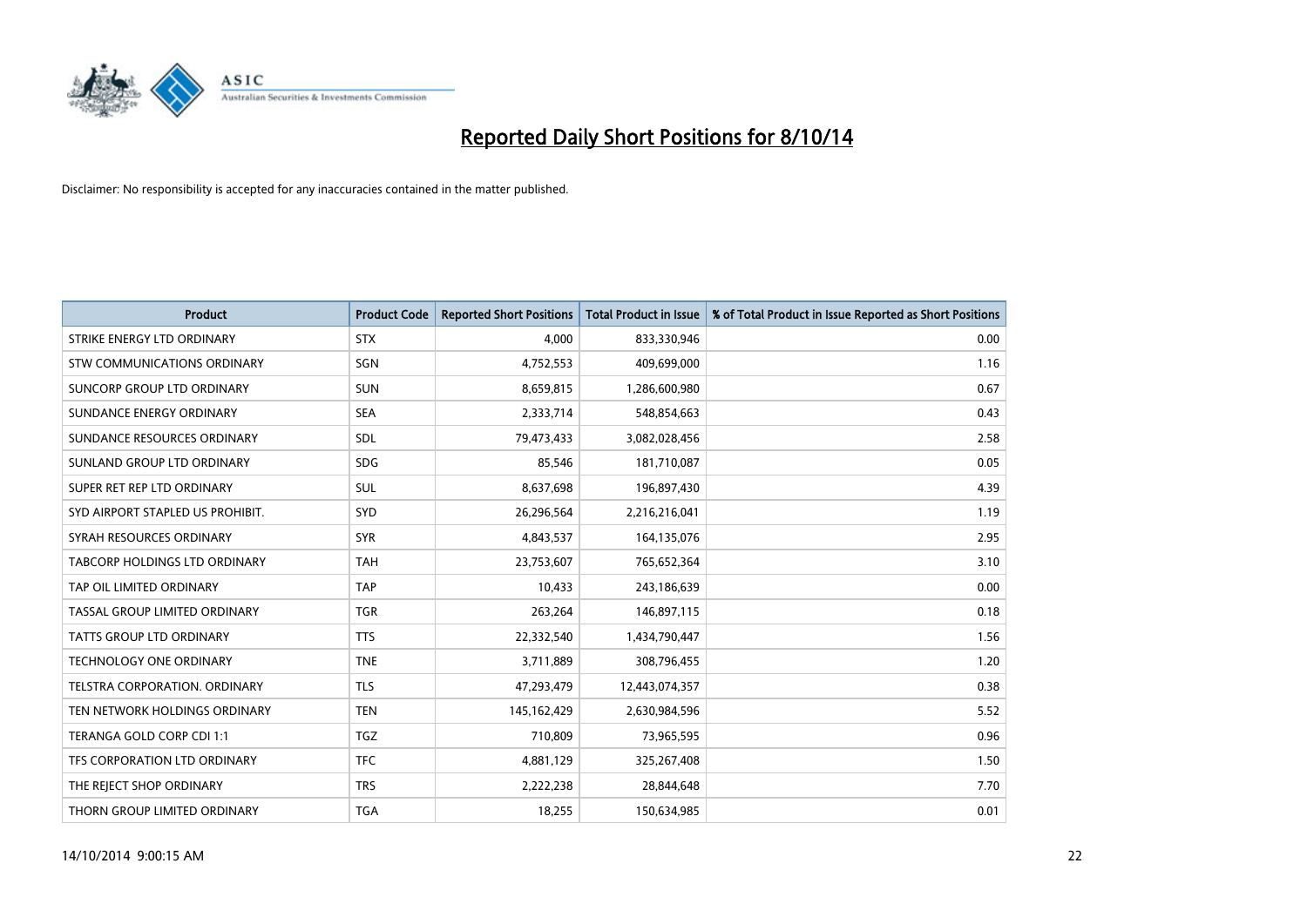

| <b>Product</b>                       | <b>Product Code</b> | <b>Reported Short Positions</b> | <b>Total Product in Issue</b> | % of Total Product in Issue Reported as Short Positions |
|--------------------------------------|---------------------|---------------------------------|-------------------------------|---------------------------------------------------------|
| <b>TIGER RESOURCES ORDINARY</b>      | <b>TGS</b>          | 7,055,518                       | 1,143,541,406                 | 0.62                                                    |
| TITAN ENERGY SERVICE ORDINARY        | <b>TTN</b>          | 5,967                           | 51,192,701                    | 0.01                                                    |
| TOLL HOLDINGS LTD ORDINARY           | <b>TOL</b>          | 21,108,506                      | 717,318,622                   | 2.94                                                    |
| TORO ENERGY LIMITED ORDINARY         | <b>TOE</b>          | 9,845                           | 1,567,784,418                 | 0.00                                                    |
| TOX FREE SOLUTIONS ORDINARY          | <b>TOX</b>          | 2,701,427                       | 133,752,359                   | 2.02                                                    |
| TPG TELECOM LIMITED ORDINARY         | <b>TPM</b>          | 9,180,048                       | 793,808,141                   | 1.16                                                    |
| TRADE ME GROUP ORDINARY              | <b>TME</b>          | 5,451,684                       | 396,913,549                   | 1.37                                                    |
| TRANSFIELD SERVICES ORDINARY         | <b>TSE</b>          | 9,385,305                       | 512,457,716                   | 1.83                                                    |
| TRANSPACIFIC INDUST, ORDINARY        | <b>TPI</b>          | 21,807,329                      | 1,579,648,778                 | 1.38                                                    |
| TRANSURBAN GROUP TRIPLE STAPLED SEC. | <b>TCL</b>          | 27,027,325                      | 1,906,390,878                 | 1.42                                                    |
| TREASURY GROUP ORDINARY              | <b>TRG</b>          | 30,399                          | 23,697,498                    | 0.13                                                    |
| TREASURY WINE ESTATE ORDINARY        | <b>TWE</b>          | 9,439,440                       | 651,261,403                   | 1.45                                                    |
| TRITON MIN LTD ORDINARY              | <b>TON</b>          | 730                             | 310,101,731                   | 0.00                                                    |
| TROY RESOURCES LTD ORDINARY          | <b>TRY</b>          | 4,301,206                       | 195,265,161                   | 2.20                                                    |
| <b>TZ LIMITED ORDINARY</b>           | <b>TZL</b>          | 5,253,454                       | 384,874,293                   | 1.36                                                    |
| UGL LIMITED ORDINARY                 | UGL                 | 14,186,249                      | 166,511,240                   | 8.52                                                    |
| UNILIFE CORPORATION CDI 6:1          | <b>UNS</b>          | 114,184                         | 272,833,620                   | 0.04                                                    |
| UXC LIMITED ORDINARY                 | <b>UXC</b>          | 3,066,096                       | 329,728,102                   | 0.93                                                    |
| <b>VEDA GROUP LTD ORDINARY</b>       | <b>VED</b>          | 17,395,251                      | 842,055,406                   | 2.07                                                    |
| VILLA WORLD LTD. ORDINARY            | <b>VLW</b>          | 70,979                          | 93,663,800                    | 0.08                                                    |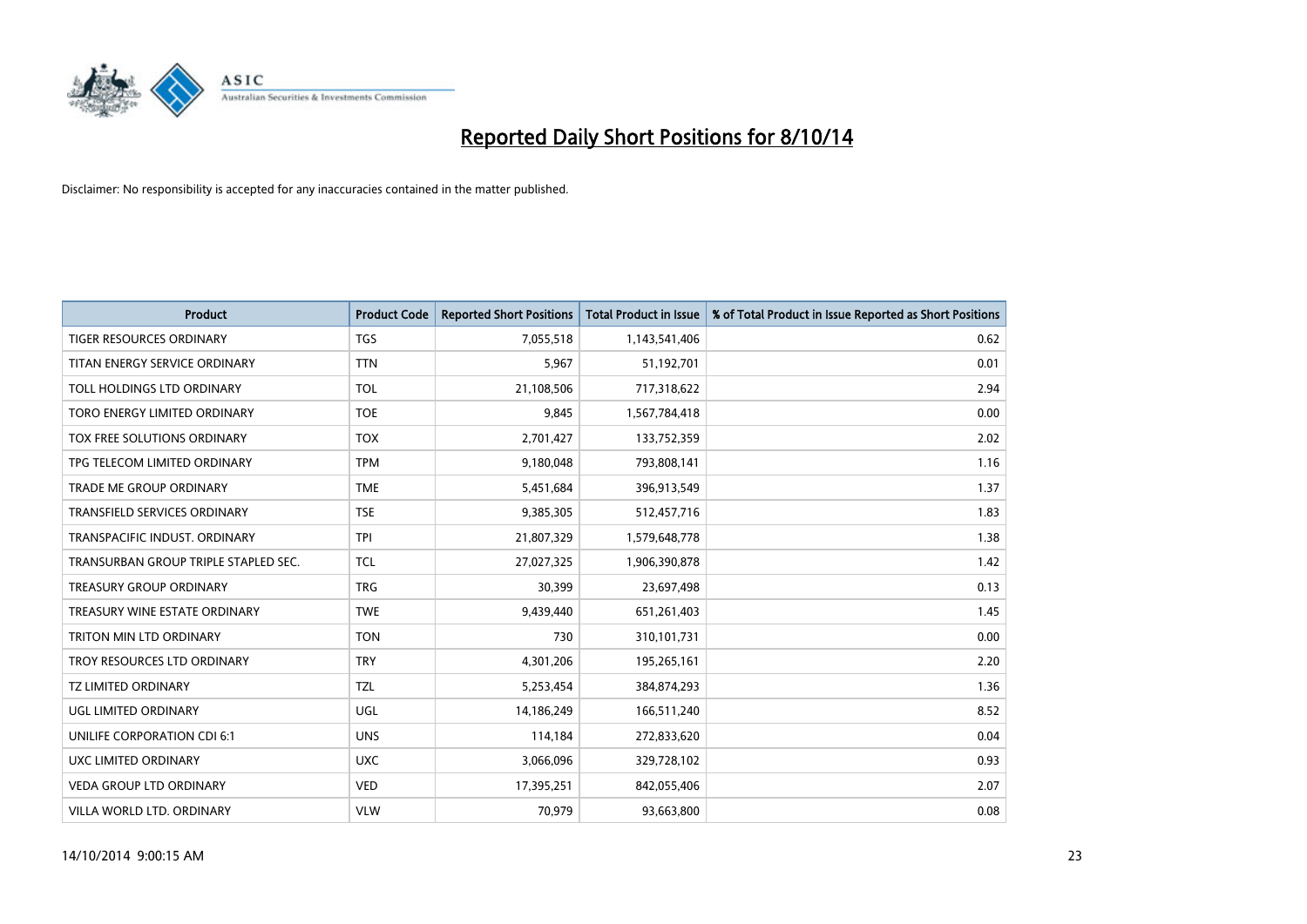

| <b>Product</b>                       | <b>Product Code</b> | <b>Reported Short Positions</b> | <b>Total Product in Issue</b> | % of Total Product in Issue Reported as Short Positions |
|--------------------------------------|---------------------|---------------------------------|-------------------------------|---------------------------------------------------------|
| <b>VILLAGE ROADSHOW LTD ORDINARY</b> | <b>VRL</b>          | 489,200                         | 159,509,459                   | 0.31                                                    |
| VIRGIN AUS HLDG LTD ORDINARY         | <b>VAH</b>          | 53,814,093                      | 3,524,912,131                 | 1.53                                                    |
| <b>VIRTUS HEALTH LTD ORDINARY</b>    | <b>VRT</b>          | 3,979,575                       | 79,847,678                    | 4.98                                                    |
| <b>VOCATION LTD ORDINARY</b>         | <b>VET</b>          | 14,748,093                      | 230,000,000                   | 6.41                                                    |
| <b>VOCUS COMMS LTD ORDINARY</b>      | <b>VOC</b>          | 562,985                         | 104,787,096                   | 0.54                                                    |
| WARRNAMBOOL CHEESE ORDINARY          | <b>WCB</b>          | 19                              | 56,098,797                    | 0.00                                                    |
| <b>WATPAC LIMITED ORDINARY</b>       | <b>WTP</b>          | 2,539                           | 189,258,397                   | 0.00                                                    |
| <b>WDS LIMITED ORDINARY</b>          | <b>WDS</b>          | 144,312                         | 144,740,614                   | 0.10                                                    |
| WEBJET LIMITED ORDINARY              | <b>WEB</b>          | 1,457,476                       | 79,397,959                    | 1.84                                                    |
| <b>WESFARMERS LIMITED ORDINARY</b>   | <b>WES</b>          | 6,065,210                       | 1,143,274,951                 | 0.53                                                    |
| WESTERN AREAS LTD ORDINARY           | <b>WSA</b>          | 15,820,100                      | 232,580,131                   | 6.80                                                    |
| WESTERN DESERT RES. ORDINARY         | <b>WDR</b>          | 2,490,070                       | 620,049,919                   | 0.40                                                    |
| WESTERN DESERT RES. RIGHTS 31-MAR-14 | <b>WDRR</b>         | 17,835                          | 120,009,662                   | 0.01                                                    |
| <b>WESTFIELD CORP STAPLED</b>        | <b>WFD</b>          | 3,638,205                       | 2,078,089,686                 | 0.18                                                    |
| WESTFIELD GROUP ORD/UNIT STAPLED SEC | <b>WDC</b>          | 1,868,508                       | 2,078,089,686                 | 0.09                                                    |
| WESTPAC BANKING CORP ORDINARY        | <b>WBC</b>          | 27,336,816                      | 3,109,048,309                 | 0.88                                                    |
| WHITEHAVEN COAL ORDINARY             | <b>WHC</b>          | 80,730,300                      | 1,025,760,027                 | 7.87                                                    |
| WIDE BAY AUST LTD ORDINARY           | <b>WBB</b>          | 1,182                           | 36,452,951                    | 0.00                                                    |
| WOODSIDE PETROLEUM ORDINARY          | <b>WPL</b>          | 6,253,292                       | 823,910,657                   | 0.76                                                    |
| WOOLWORTHS LIMITED ORDINARY          | <b>WOW</b>          | 18,579,041                      | 1,259,918,639                 | 1.47                                                    |